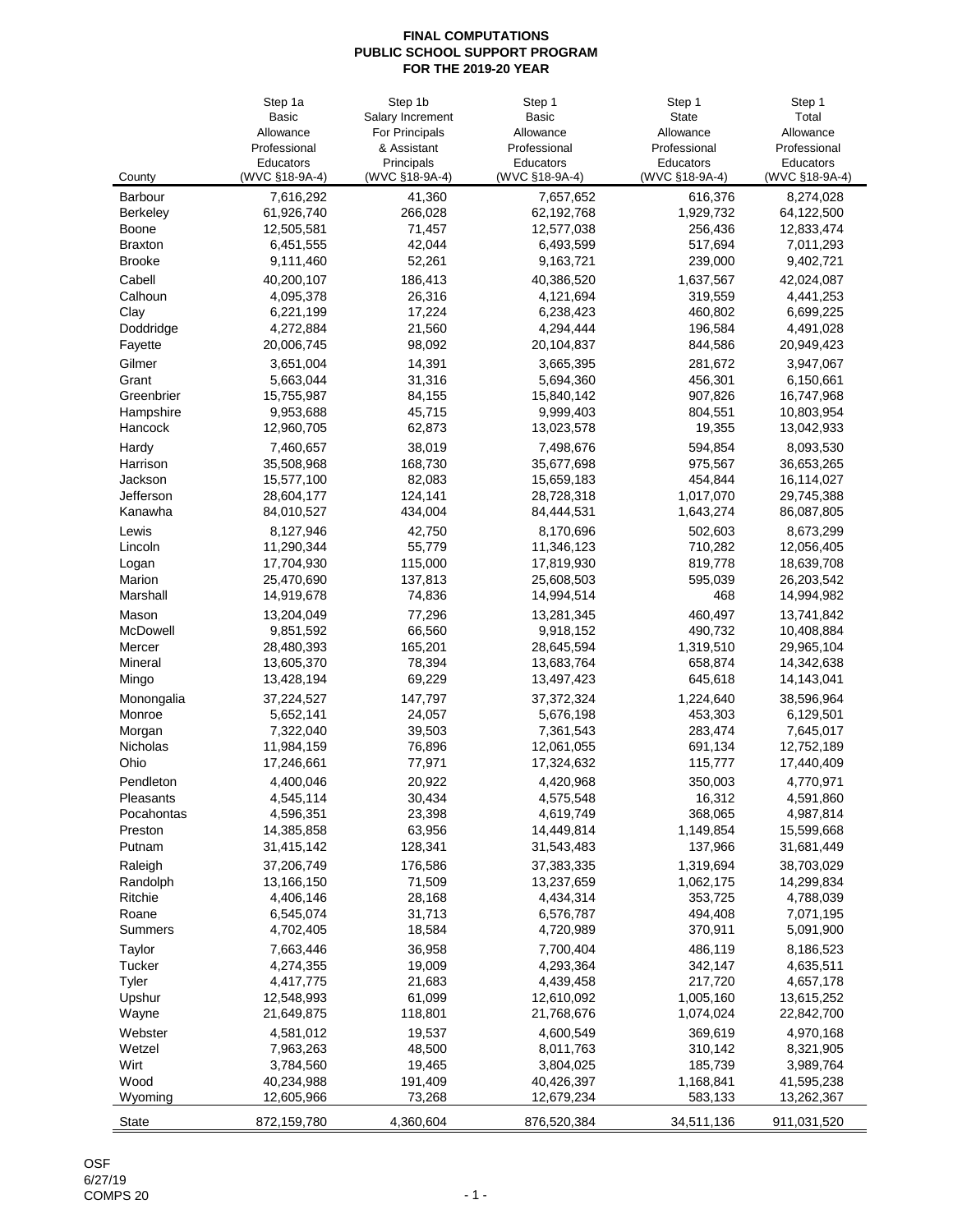|                         | Step 2                 | Step 2             | Step 2                 |
|-------------------------|------------------------|--------------------|------------------------|
|                         | <b>Basic</b>           | <b>State</b>       | Total                  |
|                         | Allowance              | Allowance          | Allowance              |
|                         | Service                | Service            | Service                |
|                         | Personnel              | Personnel          | Personnel              |
| County                  | (WVC §18-9A-5)         | (WVC §18-9A-5)     | (WVC §18-9A-5)         |
| <b>Barbour</b>          | 2,569,726              | 170,785            | 2,740,511              |
| <b>Berkeley</b>         | 21,035,488             | 824,337            | 21,859,825             |
| <b>Boone</b>            | 4,221,112              | 141,108            | 4,362,220              |
| <b>Braxton</b>          | 2,206,838              | 147,862            | 2,354,700              |
| <b>Brooke</b>           | 3,080,340              | 172,905            | 3,253,245              |
| Cabell                  | 13,416,224             | 621,566            | 14,037,790             |
| Calhoun                 | 1,383,332              | 86,801             | 1,470,133              |
| Clay                    | 2,049,014              | 137,499            | 2,186,513              |
| Doddridge               | 1,401,780              | 46,561             | 1,448,341              |
| Fayette                 | 6,748,073              | 205,016            | 6,953,089              |
| Gilmer                  | 1,293,827              | 86,845             | 1,380,672              |
| Grant                   | 1,940,052              | 125,225            | 2,065,277              |
| Greenbrier              | 5,343,605              | 266,857            | 5,610,462              |
| Hampshire               | 3,410,000              | 224,149            | 3,634,149              |
| Hancock                 | 4,243,280              | 58,294             | 4,301,574              |
| Hardy                   | 2,595,169              | 173,222            | 2,768,391              |
| Harrison                | 11,881,232             | 160,781            | 12,042,013             |
| Jackson                 | 5,286,397              | 189,269            | 5,475,666              |
| Jefferson               | 9,640,995              | 552,686            | 10,193,681             |
| Kanawha                 | 27,683,720             | 1,399,961          | 29,083,681             |
| Lewis                   | 2,795,976              | 141,411            | 2,937,387              |
| Lincoln                 | 3,682,403              | 212,056            | 3,894,459              |
| Logan                   | 6,015,669              | 375,567            | 6,391,236              |
| Marion                  | 8,434,974              |                    | 8,434,974              |
| Marshall                | 4,943,012              | 37,965             | 4,980,977              |
| Mason                   | 4,473,710              | 222,792            | 4,696,502              |
| McDowell                | 3,361,364              | 105,853            | 3,467,217              |
| Mercer                  | 9,290,412              | 403,805            | 9,694,217              |
| Mineral                 | 4,612,359              | 279,427            | 4,891,786              |
| Mingo                   | 4,528,171              | 246,269            | 4,774,440              |
| Monongalia              | 12,377,776             | 611,291            | 12,989,067             |
| Monroe                  | 1,961,130              | 129,981            | 2,091,111              |
| Morgan<br>Nicholas      | 2,521,562              | 116,403            | 2,637,965<br>4,251,389 |
| Ohio                    | 4,003,867<br>5,625,781 | 247,522<br>244,092 | 5,869,873              |
|                         |                        |                    |                        |
| Pendleton               | 1,612,155              | 103,789            | 1,715,944              |
| Pleasants<br>Pocahontas | 1,496,589<br>1,610,745 | 104,881            | 1,496,589<br>1,715,626 |
| Preston                 | 4,838,156              | 325,615            | 5,163,771              |
| Putnam                  | 10,305,651             | 184,433            | 10,490,084             |
| Raleigh                 | 12,634,920             | 459,985            | 13,094,905             |
| Randolph                | 4,390,089              | 295,179            | 4,685,268              |
| Ritchie                 | 1,542,737              | 102,585            | 1,645,322              |
| Roane                   | 2,238,075              | 153,465            | 2,391,540              |
| <b>Summers</b>          | 1,623,664              | 111,323            | 1,734,987              |
| Taylor                  | 2,617,823              | 153,297            | 2,771,120              |
| <b>Tucker</b>           | 1,449,291              | 97,383             | 1,546,674              |
| <b>Tyler</b>            | 1,457,665              | 71,996             | 1,529,661              |
| Upshur                  | 4,181,335              | 276,493            | 4,457,828              |
| Wayne                   | 7,322,900              | 310,987            | 7,633,887              |
| Webster                 | 1,572,094              | 104,881            | 1,676,975              |
| Wetzel                  | 2,732,877              | 143,305            | 2,876,182              |
| Wirt                    | 1,303,838              | 35,549             | 1,339,387              |
| Wood                    | 13,466,943             | 744,020            | 14,210,963             |
| Wyoming                 | 4,327,808              | 252,762            | 4,580,570              |
|                         |                        |                    |                        |
| <b>State</b>            | 292,783,725            | 13,198,091         | 305,981,816            |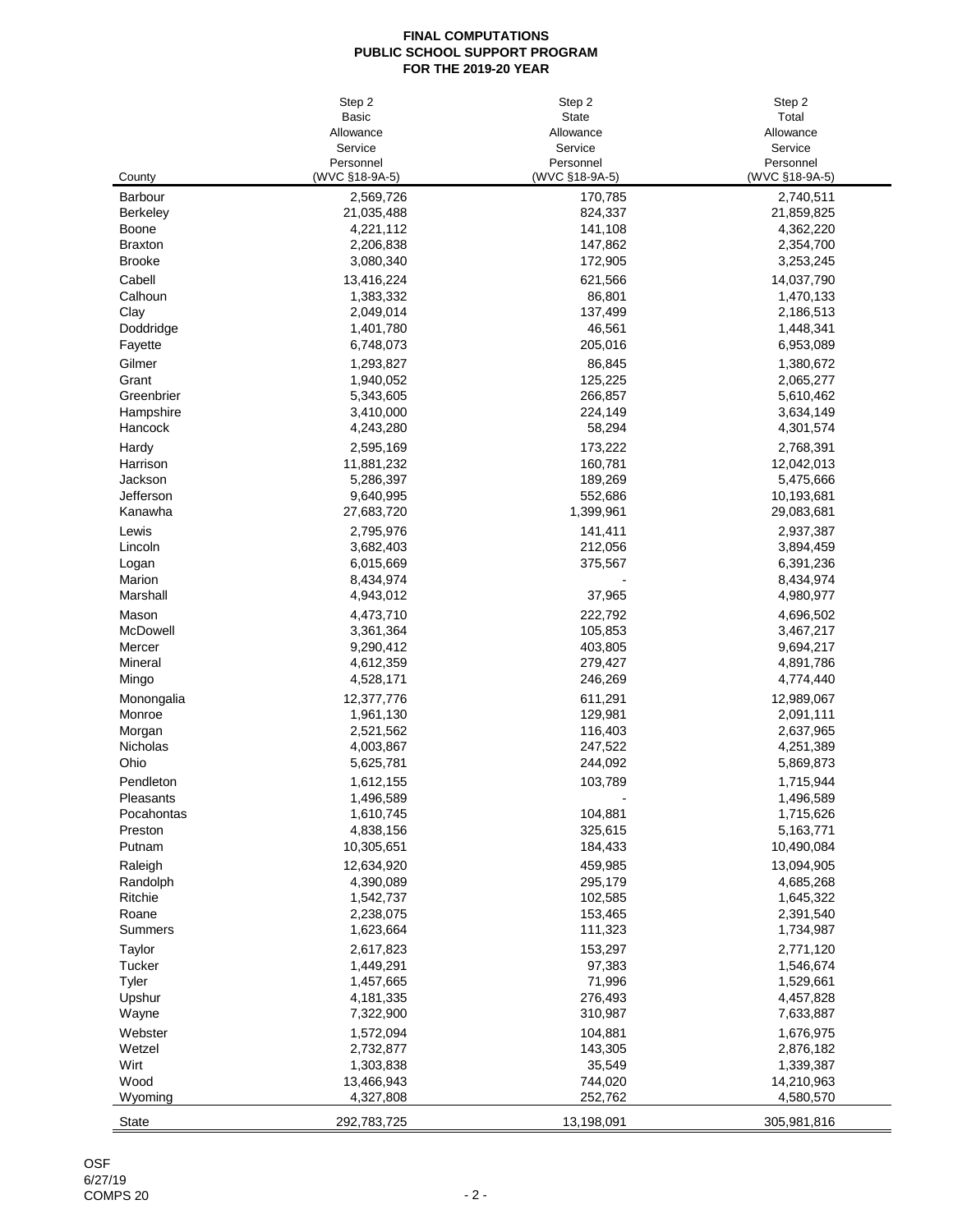|                 |                      | Step 4                     |                |                |                |
|-----------------|----------------------|----------------------------|----------------|----------------|----------------|
|                 | Step 3               | Allowance                  | Step 4         | Step 4         | Step 4         |
|                 | Allowance for        | for Transportation         | Allowance      | Allowance      | Total          |
|                 | <b>Fixed Charges</b> | <b>Excluding Allowance</b> | for Bus        | for Additional | Allowance for  |
|                 | 8.51%                | For Buses                  | Replacement    | <b>Buses</b>   | Transportation |
| County          | (WVC §18-9A-6)       | (WVC §18-9A-7)             | (WVC §18-9A-7) | (WVC §18-9A-7) | (WVC §18-9A-7) |
| <b>Barbour</b>  | 991,072              | 454,500                    | 210,820        |                | 665,320        |
| <b>Berkeley</b> | 7,708,729            | 4,731,402                  | 1,648,900      | 152,073        | 6,532,375      |
| <b>Boone</b>    | 1,542,323            | 788,731                    | 359,959        |                | 1,148,690      |
| <b>Braxton</b>  | 836,170              | 313,467                    | 188,087        |                | 501,554        |
| <b>Brooke</b>   | 1,141,165            | 713,279                    | 290,821        |                | 1,004,100      |
| Cabell          | 5,020,110            | 1,868,436                  | 843,715        |                | 2,712,151      |
| Calhoun         | 523,271              | 244,536                    | 105,627        |                | 350,163        |
| Clay            | 794,416              | 597,872                    | 249,157        |                | 847,029        |
| Doddridge       | 531,916              | 505,255                    | 163,628        |                | 668,883        |
| Fayette         | 2,495,727            | 1,620,643                  | 645,322        |                | 2,265,965      |
| Gilmer          | 478,437              | 203,915                    | 104,801        |                | 308,716        |
| Grant           | 733,702              | 299,783                    | 178,414        |                | 478,197        |
| Greenbrier      | 2,000,722            | 908,788                    | 489,730        |                | 1,398,518      |
| Hampshire       | 1,287,300            | 669,103                    | 359,126        |                | 1,028,229      |
| Hancock         | 1,559,834            | 827,578                    | 298,694        |                | 1,126,272      |
| Hardy           | 969,905              | 526,291                    | 207,934        |                | 734,225        |
| Harrison        | 4,367,737            | 1,622,187                  | 688,158        |                | 2,310,345      |
| Jackson         | 1,932,547            | 874,515                    | 408,836        |                | 1,283,351      |
| Jefferson       | 3,580,315            | 1,538,469                  | 711,083        |                | 2,249,552      |
| Kanawha         | 10,312,226           | 3,470,245                  | 1,654,382      |                | 5,124,627      |
| Lewis           | 1,036,747            | 498,964                    | 254,998        |                | 753,962        |
| Lincoln         | 1,427,145            | 948,935                    | 399,083        |                | 1,348,018      |
| Logan           | 2,241,627            | 1,572,976                  | 507,105        |                | 2,080,081      |
| Marion          | 3,097,797            | 1,548,018                  | 635,334        |                | 2,183,352      |
| Marshall        | 1,783,701            | 853,931                    | 474,782        |                | 1,328,713      |
| Mason           | 1,653,656            | 807,830                    | 404,485        |                | 1,212,315      |
| McDowell        | 1,236,262            | 1,009,604                  | 330,288        |                | 1,339,892      |
| Mercer          | 3,552,474            | 1,224,762                  | 661,593        |                | 1,886,355      |
| Mineral         | 1,724,415            | 950,717                    | 388,455        |                | 1,339,172      |
| Mingo           | 1,691,214            | 1,049,215                  | 378,207        |                | 1,427,422      |
| Monongalia      | 4,612,617            | 2,171,539                  | 792,062        |                | 2,963,601      |
| Monroe          | 735,396              | 382,544                    | 230,573        |                | 613,117        |
| Morgan          | 918,347              | 500,235                    | 210,281        |                | 710,516        |
| Nicholas        | 1,520,507            | 1,099,634                  | 346,351        |                | 1,445,985      |
| Ohio            | 2,085,322            | 655,480                    | 340,271        |                | 995,751        |
| Pendleton       | 582,760              | 443,474                    | 110,204        |                | 553,678        |
| Pleasants       | 542,211              | 267,827                    | 118,134        |                | 385,961        |
| Pocahontas      | 604,293              | 296,956                    | 134,160        |                | 431,116        |
| Preston         | 1,861,593            | 945,085                    | 427,508        |                | 1,372,593      |
| Putnam          | 3,774,169            | 1,426,540                  | 677,922        |                | 2,104,462      |
| Raleigh         | 4,640,546            | 1,977,747                  | 1,071,499      |                | 3,049,246      |
| Randolph        | 1,698,157            | 665,246                    | 305,963        |                | 971,209        |
| Ritchie         | 576,286              | 284,665                    | 148,151        |                | 432,816        |
| Roane           | 845,730              | 440,667                    | 290,918        |                | 731,585        |
| <b>Summers</b>  | 612,241              | 353,118                    | 173,653        |                | 526,771        |
| Taylor          | 978,913              | 506,824                    | 208,503        |                | 715,327        |
| <b>Tucker</b>   | 550,139              | 273,156                    | 113,188        |                | 386,344        |
| <b>Tyler</b>    | 557,270              | 389,291                    | 186,592        |                | 575,883        |
| Upshur          | 1,614,369            | 570,073                    | 297,634        |                | 867,707        |
| Wayne           | 2,722,144            | 2,066,623                  | 645,030        |                | 2,711,653      |
| Webster         | 593,373              | 340,039                    | 150,382        |                | 490,421        |
| Wetzel          | 1,003,787            | 652,520                    | 308,407        |                | 960,927        |
| Wirt            | 479,512              | 215,492                    | 145,318        |                | 360,810        |
| Wood            | 4,983,939            | 1,680,500                  | 616,957        |                | 2,297,457      |
| Wyoming         | 1,595,107            | 785,788                    | 379,596        |                | 1,165,384      |
| <b>State</b>    | 108,941,390          | 52,635,010                 | 22,670,781     | 152,073        | 75,457,864     |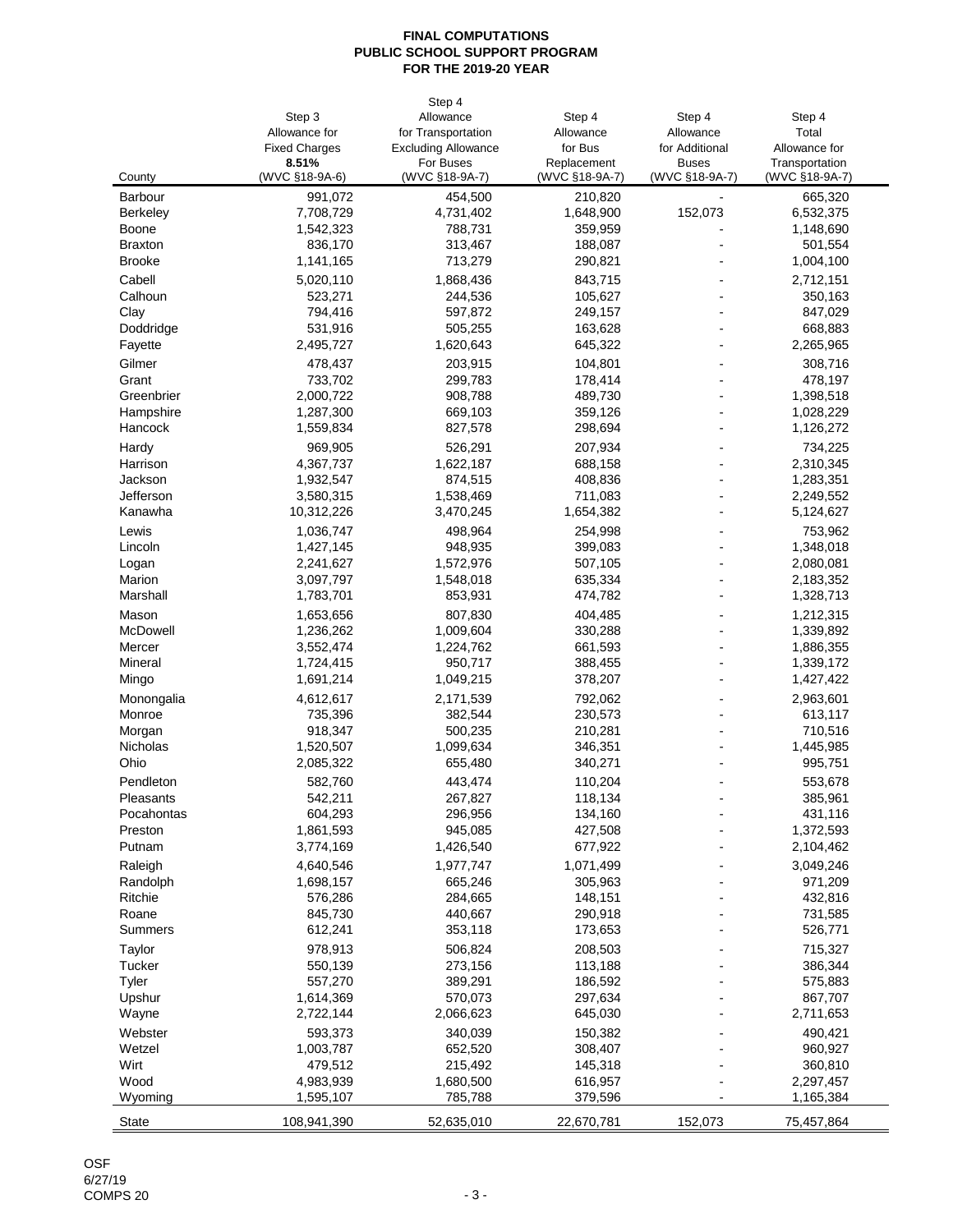|                 | Step 5                      | Step 5                      | Step 5                 |
|-----------------|-----------------------------|-----------------------------|------------------------|
|                 | <b>Basic</b>                | <b>State</b>                | <b>Total Allowance</b> |
|                 | Allowance for               | Allowance for               | For Professional       |
|                 | <b>Professional Student</b> | <b>Professional Student</b> | <b>Student Support</b> |
|                 | <b>Support Personnel</b>    | <b>Support Personnel</b>    | Personnel              |
| County          | (WVC §18-9A-8)              | (WVC §18-9A-8)              | (WVC §18-9A-8)         |
| <b>Barbour</b>  | 581,911                     | 49,524                      | 631,435                |
| <b>Berkeley</b> | 4,445,460                   | 156,571                     | 4,602,031              |
| <b>Boone</b>    | 905,702                     | 22,258                      | 927,960                |
| <b>Braxton</b>  | 425,784                     | 33,953                      | 459,737                |
| <b>Brooke</b>   | 728,286                     | 25,437                      | 753,723                |
| Cabell          | 2,814,050                   | 114,793                     | 2,928,843              |
| Calhoun         | 222,103                     | 15,410                      | 237,513                |
| Clay            | 418,532                     | 30,824                      | 449,356                |
| Doddridge       | 297,172                     | 13,946                      | 311,118                |
| Fayette         | 1,366,465                   | 58,015                      | 1,424,480              |
| Gilmer          | 272,484                     | 21,830                      | 294,314                |
| Grant           | 374,804                     | 30,904                      | 405,708                |
| Greenbrier      | 1,087,819                   | 64,002                      | 1,151,821              |
| Hampshire       | 638,215                     | 50,589                      | 688,804                |
| Hancock         | 982,516                     | 2,404                       | 984,920                |
| Hardy           | 495,898                     | 39,422                      | 535,320                |
| Harrison        | 2,547,042                   | 82,437                      | 2,629,479              |
| Jackson         | 1,083,421                   | 36,016                      | 1,119,437              |
| Jefferson       | 2,053,352                   | 79,430                      | 2,132,782              |
| Kanawha         | 5,881,139                   | 125,118                     | 6,006,257              |
| Lewis           | 540,173                     | 31,827                      | 572,000                |
| Lincoln         | 770,870                     | 48,475                      | 819,345                |
| Logan           | 1,250,219                   | 59,935                      | 1,310,154              |
| Marion          | 1,725,252                   | 38,074                      | 1,763,326              |
| Marshall        | 984,101                     |                             | 984,101                |
| Mason           | 955,579                     | 37,992                      | 993,571                |
| McDowell        | 622,910                     | 28,159                      | 651,069                |
| Mercer          | 1,991,273                   | 94,108                      | 2,085,381              |
| Mineral         | 976,893                     | 52,076                      | 1,028,969              |
| Mingo           | 913,066                     | 42,703                      | 955,769                |
| Monongalia      | 2,529,740                   | 86,547                      | 2,616,287              |
| Monroe          | 389,381                     | 31,554                      | 420,935                |
| Morgan          | 490,399                     | 18,005                      | 508,404                |
| Nicholas        | 816,719                     | 47,006                      | 863,725                |
| Ohio            | 1,189,423                   | 4,672                       | 1,194,095              |
| Pendleton       | 333,037                     | 27,987                      | 361,024                |
| Pleasants       | 282,195                     | 809                         | 283,004                |
| Pocahontas      | 365,802                     | 31,734                      | 397,536                |
| Preston         | 1,027,342                   | 84,579                      | 1,111,921              |
| Putnam          | 2,169,504                   | 8,775                       | 2,178,279              |
| Raleigh         | 2,632,195                   | 100,373                     | 2,732,568              |
| Randolph        | 896,758                     | 72,976                      | 969,734                |
| Ritchie         | 313,195                     | 25,313                      | 338,508                |
| Roane           | 442,919                     | 32,422                      | 475,341                |
| <b>Summers</b>  | 339,811                     | 27,678                      | 367,489                |
| Taylor          | 513,335                     | 32,117                      | 545,452                |
| <b>Tucker</b>   | 262,578                     | 19,860                      | 282,438                |
| <b>Tyler</b>    | 342,561                     | 19,009                      | 361,570                |
| Upshur          | 830,701                     | 66,474                      | 897,175                |
| Wayne           | 1,443,160                   | 67,843                      | 1,511,003              |
| Webster         | 301,652                     | 23,861                      | 325,513                |
| Wetzel          | 572,670                     | 24,628                      | 597,298                |
| Wirt            | 289,168                     | 16,366                      | 305,534                |
| Wood            | 2,684,777                   | 74,698                      | 2,759,475              |
| Wyoming         | 862,433                     | 38,540                      | 900,973                |
| <b>State</b>    | 60,673,946                  | 2,470,058                   | 63,144,004             |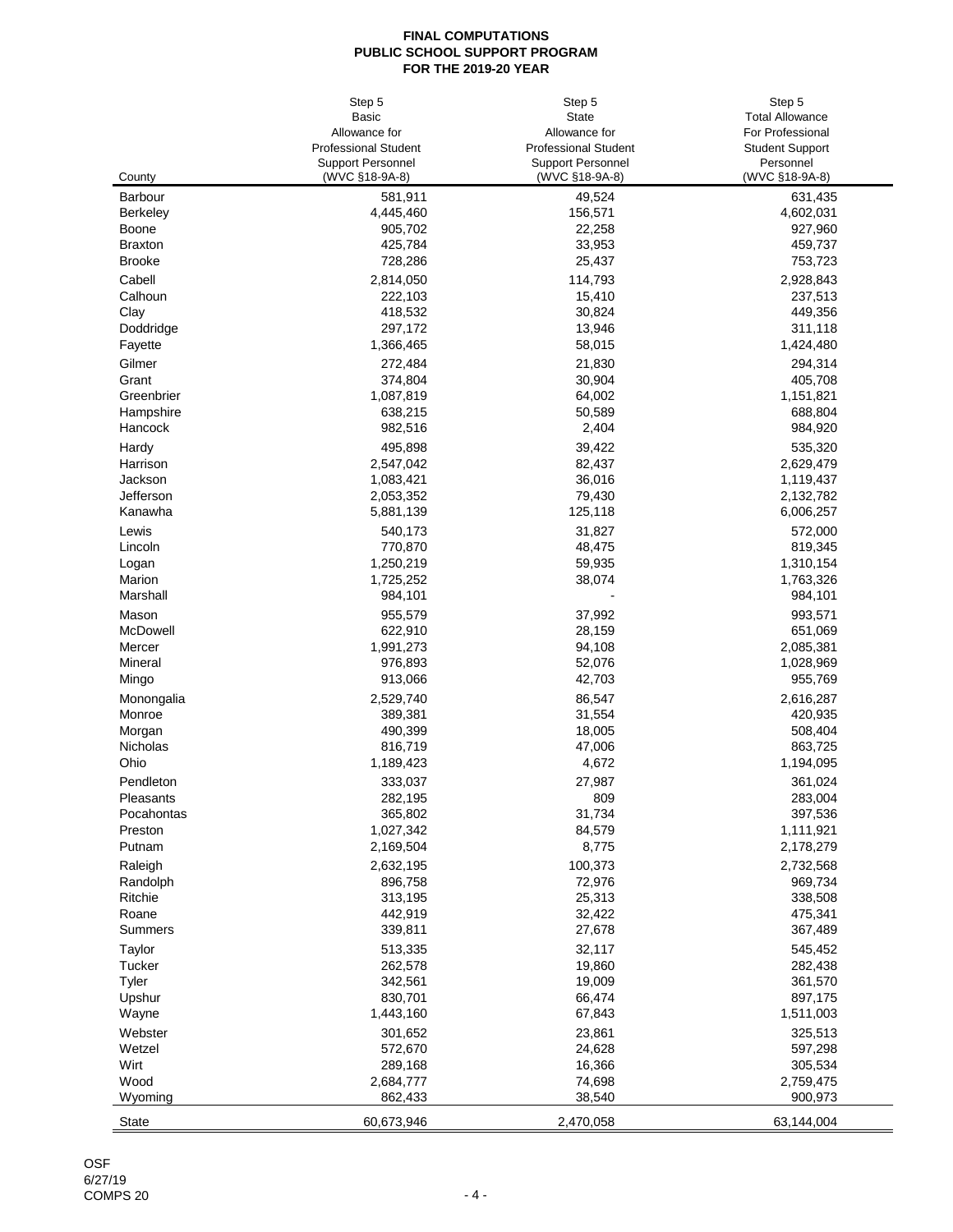|                 |                        |                         |                         |                   | Step 6                 |
|-----------------|------------------------|-------------------------|-------------------------|-------------------|------------------------|
|                 | Step 6a                | Step 6b                 | Step 6c                 | Step 6d           | <b>Total Allowance</b> |
|                 | Allowance              | Allowance for           | Allowance for           | Allowance         | Current Expense,       |
|                 | for Other              | Prof. Pers              | Service Personnel       | for Faculty       | Substitute Costs, &    |
|                 | <b>Current Expense</b> | <b>Substitute Costs</b> | <b>Substitute Costs</b> | Senates           | <b>Faculty Senates</b> |
| County          | $(WVC$ §18-9A-9(1))    | (WVC §18-9A-9(2))       | (WVC §18-9A-9(3))       | (WVC §18-9A-9(4)) | (WVC §18-9A-9)         |
| <b>Barbour</b>  | 1,053,339              | 209,512                 | 66,758                  | 64,456            | 1,394,065              |
| <b>Berkeley</b> | 8,939,165              | 1,773,648               | 550,249                 | 571,120           | 11,834,182             |
| <b>Boone</b>    | 1,756,456              | 349,453                 | 110,993                 | 113,376           | 2,330,278              |
| <b>Braxton</b>  | 903,040                | 180,011                 | 57,798                  | 54,844            | 1,195,693              |
| <b>Brooke</b>   | 1,294,361              | 256,527                 | 79,743                  | 81,000            | 1,711,631              |
| Cabell          | 5,673,419              | 1,124,371               | 349,528                 | 362,612           | 7,509,930              |
| Calhoun         | 571,037                | 114,920                 | 36,133                  | 33,160            | 755,250                |
| Clay            | 850,548                | 169,219                 | 53,747                  | 55,720            | 1,129,234              |
| Doddridge       | 597,396                | 118,803                 | 38,217                  | 44,100            | 798,516                |
| Fayette         | 2,810,605              | 559,177                 | 177,606                 | 177,892           | 3,725,280              |
| Gilmer          | 523,888                | 103,343                 | 33,947                  | 28,200            | 689,378                |
| Grant           | 776,744                | 155,038                 | 48,950                  | 46,800            | 1,027,532              |
| Greenbrier      | 2,199,858              | 438,509                 | 140,800                 | 143,160           | 2,922,327              |
| Hampshire       | 1,368,948              | 272,879                 | 87,618                  | 88,696            | 1,818,141              |
| Hancock         | 1,825,315              | 361,747                 | 112,454                 | 116,000           | 2,415,516              |
|                 |                        |                         |                         |                   |                        |
| Hardy           | 1,050,964              | 209,372                 | 67,711                  | 64,400            | 1,392,447              |
| Harrison        | 4,919,726              | 975,457                 | 303,149                 | 330,640           | 6,528,972              |
| Jackson         | 2,116,372              | 422,661                 | 133,333                 | 136,000           | 2,808,366              |
| Jefferson       | 4,095,367              | 810,249                 | 252,626                 | 260,800           | 5,419,042              |
| Kanawha         | 11,747,822             | 2,328,203               | 723,760                 | 780,144           | 15,579,929             |
| Lewis           | 1,147,947              | 228,257                 | 73,107                  | 75,280            | 1,524,591              |
| Lincoln         | 1,547,668              | 307,905                 | 97,799                  | 101,996           | 2,055,368              |
| Logan           | 2,547,073              | 505,769                 | 158,919                 | 159,000           | 3,370,761              |
| Marion          | 3,586,155              | 710,707                 | 220,936                 | 235,080           | 4,752,878              |
| Marshall        | 2,103,324              | 417,652                 | 131,232                 | 156,440           | 2,808,648              |
| Mason           | 1,860,224              | 370,098                 | 117,550                 | 120,200           | 2,468,072              |
| McDowell        | 1,359,307              | 270,427                 | 85,897                  | 86,600            | 1,802,231              |
| Mercer          | 4,040,175              | 800,689                 | 248,907                 | 250,400           | 5,340,171              |
| Mineral         | 1,875,341              | 372,374                 | 117,007                 | 120,916           | 2,485,638              |
| Mingo           | 1,864,434              | 370,943                 | 117,816                 | 118,680           | 2,471,873              |
|                 |                        |                         |                         |                   |                        |
| Monongalia      | 5,265,865              | 1,043,609               | 324,420                 | 337,400           | 6,971,294              |
| Monroe          | 793,833                | 158,240                 | 50,809                  | 50,332            | 1,053,214              |
| Morgan          | 1,033,015              | 204,856                 | 65,458                  | 68,528            | 1,371,857              |
| Nicholas        | 1,685,274              | 335,295                 | 106,494                 | 104,900           | 2,231,963              |
| Ohio            | 2,389,221              | 473,500                 | 147,195                 | 157,400           | 3,167,316              |
| Pendleton       | 628,875                | 125,266                 | 40,570                  | 34,828            | 829,539                |
| Pleasants       | 614,706                | 125,489                 | 37,975                  | 40,200            | 818,370                |
| Pocahontas      | 640,542                | 127,683                 | 40,997                  | 38,312            | 847,534                |
| Preston         | 2,014,210              | 400,726                 | 127,280                 | 127,384           | 2,669,600              |
| Putnam          | 4,361,631              | 864,407                 | 268,711                 | 281,740           | 5,776,489              |
| Raleigh         | 5,310,315              | 1,054,448               | 331,325                 | 337,200           | 7,033,288              |
| Randolph        | 1,802,750              | 359,354                 | 115,383                 | 115,600           | 2,393,087              |
| Ritchie         | 619,267                | 121,806                 | 40,100                  | 42,616            | 823,789                |
| Roane           | 930,652                | 183,917                 | 59,988                  | 60,560            | 1,235,117              |
| <b>Summers</b>  | 679,889                | 135,530                 | 43,515                  | 43,200            | 902,134                |
| Taylor          | 1,094,054              | 217,078                 | 68,245                  | 69,272            | 1,448,649              |
| Tucker          | 594,749                | 118,557                 | 38,066                  | 31,600            | 782,972                |
| <b>Tyler</b>    | 628,417                | 124,340                 | 40,486                  | 41,104            | 834,347                |
| Upshur          | 1,744,126              | 346,509                 | 108,079                 | 107,000           | 2,305,714              |
| Wayne           | 3,072,381              | 610,074                 | 191,694                 | 198,000           | 4,072,149              |
|                 |                        |                         |                         |                   |                        |
| Webster         | 640,542                | 127,683                 | 40,997                  | 39,320            | 848,542                |
| Wetzel          | 1,123,931              | 222,990                 | 71,191                  | 97,600            | 1,515,712              |
| Wirt            | 556,334                | 110,897                 | 35,608                  | 32,200            | 735,039                |
| Wood            | 5,651,018              | 1,119,937               | 348,148                 | 369,228           | 7,488,331              |
| Wyoming         | 1,780,706              | 354,277                 | 112,521                 | 114,000           | 2,361,504              |
| <b>State</b>    | 122,662,321            | 24,354,388              | 7,649,545               | 7,917,236         | 162,583,490            |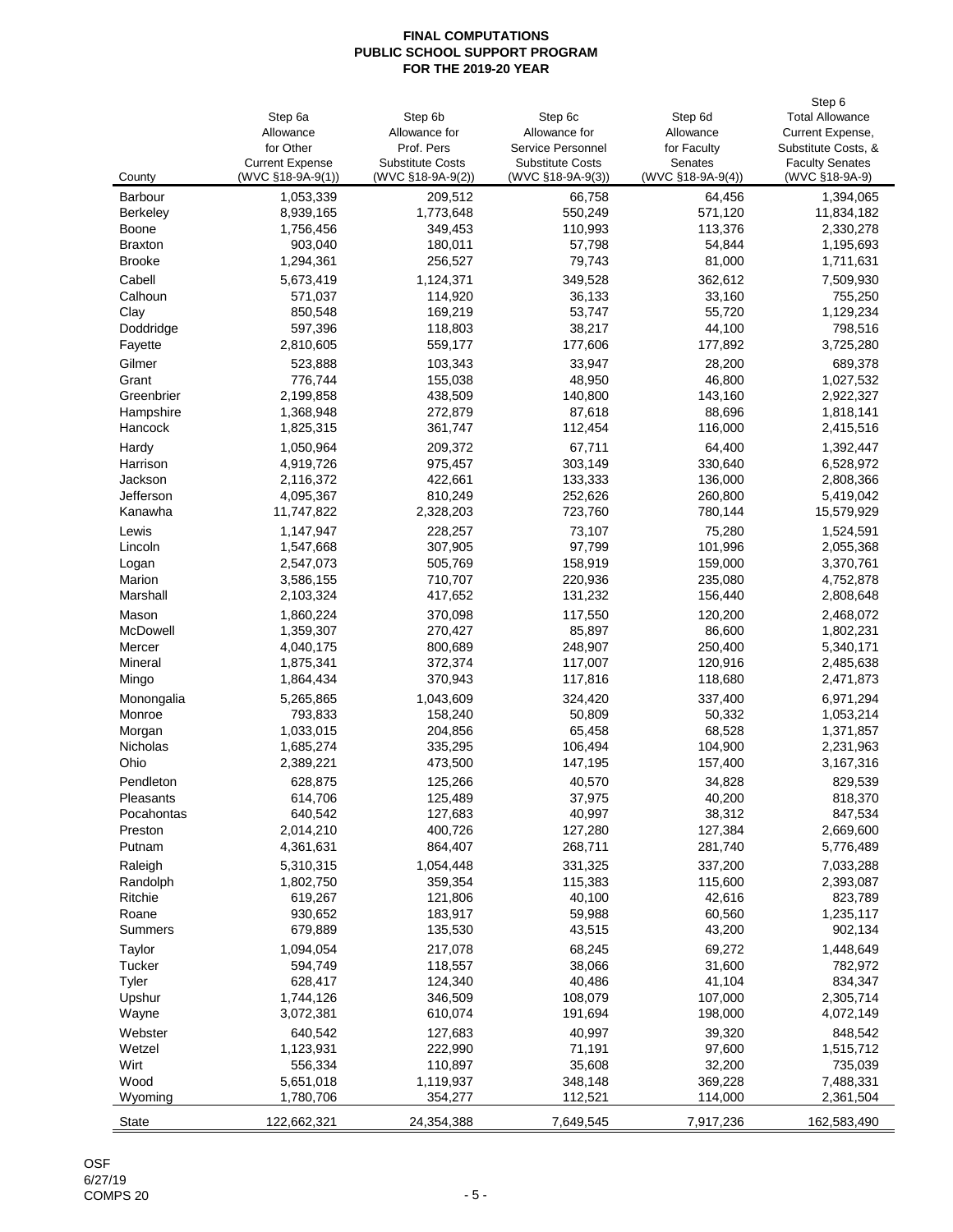|                    | Step 7a                   | Step 7b                      | Step 7c               | Step 7(d)               | Step 7                    |
|--------------------|---------------------------|------------------------------|-----------------------|-------------------------|---------------------------|
|                    | Allowance for             | Allowance for                | Allowance             | <b>Allowance For</b>    | <b>Total Allow for</b>    |
|                    | Improvement of            | 21st Century                 | For Advanced          | For Teacher             | Improvement of            |
|                    | Instructional<br>Programs | Technology<br><b>Systems</b> | Placement<br>Programs | and Leader<br>Induction | Instructional<br>Programs |
| County             | $(WVC$ §18-9A-10(a)(1))   | $(WVC$ §18-9A-10(a)(2))      | (WVC §18-9A-10(a)(3)) | $(WVC$ §18-9A-10(a)(4)) | (WVC §18-9A-10)           |
| <b>Barbour</b>     | 493,920                   | 196,020                      | 3,765                 | 4,768                   | 698,473                   |
| <b>Berkeley</b>    | 3,132,715                 | 1,469,842                    | 38,325                | 49,355                  | 4,690,237                 |
| <b>Boone</b>       | 734,464                   | 312,137                      | 14,383                | 11,328                  | 1,072,312                 |
| <b>Braxton</b>     | 447,605                   | 173,662                      | 3,384                 | 5,112                   | 629,763                   |
| <b>Brooke</b>      | 593,183                   | 243,937                      | 5,922                 | 5,330                   | 848,372                   |
| Cabell             | 2,038,879                 | 941,816                      | 38,791                | 25,874                  | 3,045,360                 |
| Calhoun            | 320,859                   | 112,479                      | 1,650                 | 3,656                   | 438,644                   |
| Clay               | 441,406                   | 170,670                      | 3,934                 | 7,132                   | 623,142                   |
| Doddridge          | 336,957                   | 120,250                      | 3,511                 | 2,465                   | 463,183                   |
| Fayette            | 1,118,100                 | 497,330                      | 13,833                | 17,425                  | 1,646,688                 |
| Gilmer             | 305,147                   | 104,894                      | 2,073                 | 4,366                   | 416,480                   |
| Grant              | 403,550                   | 152,396                      | 3,130                 | 3,993                   | 563,069                   |
| Greenbrier         | 897,427                   | 390,805                      | 8,249                 | 8,482                   | 1,304,963                 |
| Hampshire          | 604,815                   | 249,552                      | 2,961                 | 4,564                   | 861,892                   |
| Hancock            | 775,574                   | 331,983                      | 8,122                 | 8,444                   | 1,124,123                 |
| Hardy              | 505,684                   | 201,699                      | 5,372                 | 3,644                   | 716,399                   |
| Harrison           | 1,805,213                 | 829,019                      | 26,100                | 17,376                  | 2,677,708                 |
| Jackson            | 858,746                   | 372,132                      | 15,017                | 9,781                   | 1,255,676                 |
| Jefferson          | 1,556,702                 | 709,056                      | 24,873                | 20,143                  | 2,310,774                 |
| Kanawha            | 4,144,750                 | 1,958,381                    | 67,937                | 59,587                  | 6,230,655                 |
| Lewis              | 545,427                   | 220,884                      | 5,119                 | 4,039                   | 775,469                   |
| Lincoln            | 667,654                   | 279,887                      | 3,849                 | 4,021                   | 955,411                   |
| Logan              | 993,932                   | 437,390                      | 11,464                | 17,517                  | 1,460,303                 |
| Marion             | 1,379,964                 | 623,739                      | 19,839                | 13,567                  | 2,037,109                 |
| Marshall           | 862,509                   | 373,949                      | 11,168                | 7,974                   | 1,255,600                 |
| Mason              | 782,587                   | 335,368                      | 10,745                | 12,302                  | 1,141,002                 |
| McDowell           | 605,786                   | 250,021                      | 4,061                 | 8,450                   | 868,318                   |
| Mercer             | 1,519,262                 | 690,982<br>337,684           | 12,479                | 19,274                  | 2,241,997                 |
| Mineral            | 787,384<br>783,241        | 335,684                      | 8,968<br>9,814        | 7,016<br>13,051         | 1,141,052<br>1,141,790    |
| Mingo              |                           |                              |                       |                         |                           |
| Monongalia         | 1,921,298                 | 885,056                      | 48,055                | 26,016                  | 2,880,425                 |
| Monroe             | 418,414<br>509,811        | 159,571<br>203,691           | 5,034<br>6,091        | 3,304<br>6,219          | 586,323<br>725,812        |
| Morgan<br>Nicholas | 721,655                   | 305,954                      | 5,161                 | 12,584                  | 1,045,354                 |
| Ohio               | 963,787                   | 422,838                      | 14,044                | 8,199                   | 1,408,868                 |
| Pendleton          |                           |                              | 2,411                 |                         | 454,198                   |
| Pleasants          | 331,437<br>334,237        | 117,585<br>118,936           | 1,988                 | 2,765<br>3,972          | 459,133                   |
| Pocahontas         | 338,286                   | 120,891                      | 1,777                 | 2,613                   | 463,567                   |
| Preston            | 835,299                   | 360,813                      | 10,152                | 13,403                  | 1,219,667                 |
| Putnam             | 1,612,312                 | 735,900                      | 34,645                | 13,176                  | 2,396,033                 |
| Raleigh            | 1,956,903                 | 902,244                      | 29,019                | 22,862                  | 2,911,028                 |
| Randolph           | 770,450                   | 329,509                      | 8,926                 | 7,653                   | 1,116,538                 |
| Ritchie            | 370,169                   | 136,282                      | 2,665                 | 3,139                   | 512,255                   |
| Roane              | 478,395                   | 188,525                      | 1,904                 | 4,898                   | 673,722                   |
| <b>Summers</b>     | 379,284                   | 140,682                      | 2,411                 | 6,162                   | 528,539                   |
| Taylor             | 513,810                   | 205,622                      | 3,511                 | 7,877                   | 730,820                   |
| Tucker             | 329,579                   | 116,688                      | 3,046                 | 1,885                   | 451,198                   |
| <b>Tyler</b>       | 357,439                   | 130,137                      | 3,553                 | 3,980                   | 495,109                   |
| Upshur             | 729,790                   | 309,882                      | 4,611                 | 8,644                   | 1,052,927                 |
| Wayne              | 1,191,773                 | 532,894                      | 16,921                | 23,593                  | 1,765,181                 |
| Webster            | 364,725                   | 133,654                      | 5,711                 | 5,043                   | 509,133                   |
| Wetzel             | 535,000                   | 215,851                      | 5,542                 | 10,564                  | 766,957                   |
| Wirt               | 322,168                   | 113,110                      | 1,734                 | 3,980                   | 440,992                   |
| Wood               | 2,065,788                 | 954,806                      | 30,584                | 24,233                  | 3,075,411                 |
| Wyoming            | 749,432                   | 319,362                      | 5,753                 | 12,450                  | 1,086,997                 |
| <b>State</b>       | 49,544,683                | 21,584,131                   | 644,087               | 619,250                 | 72,392,151                |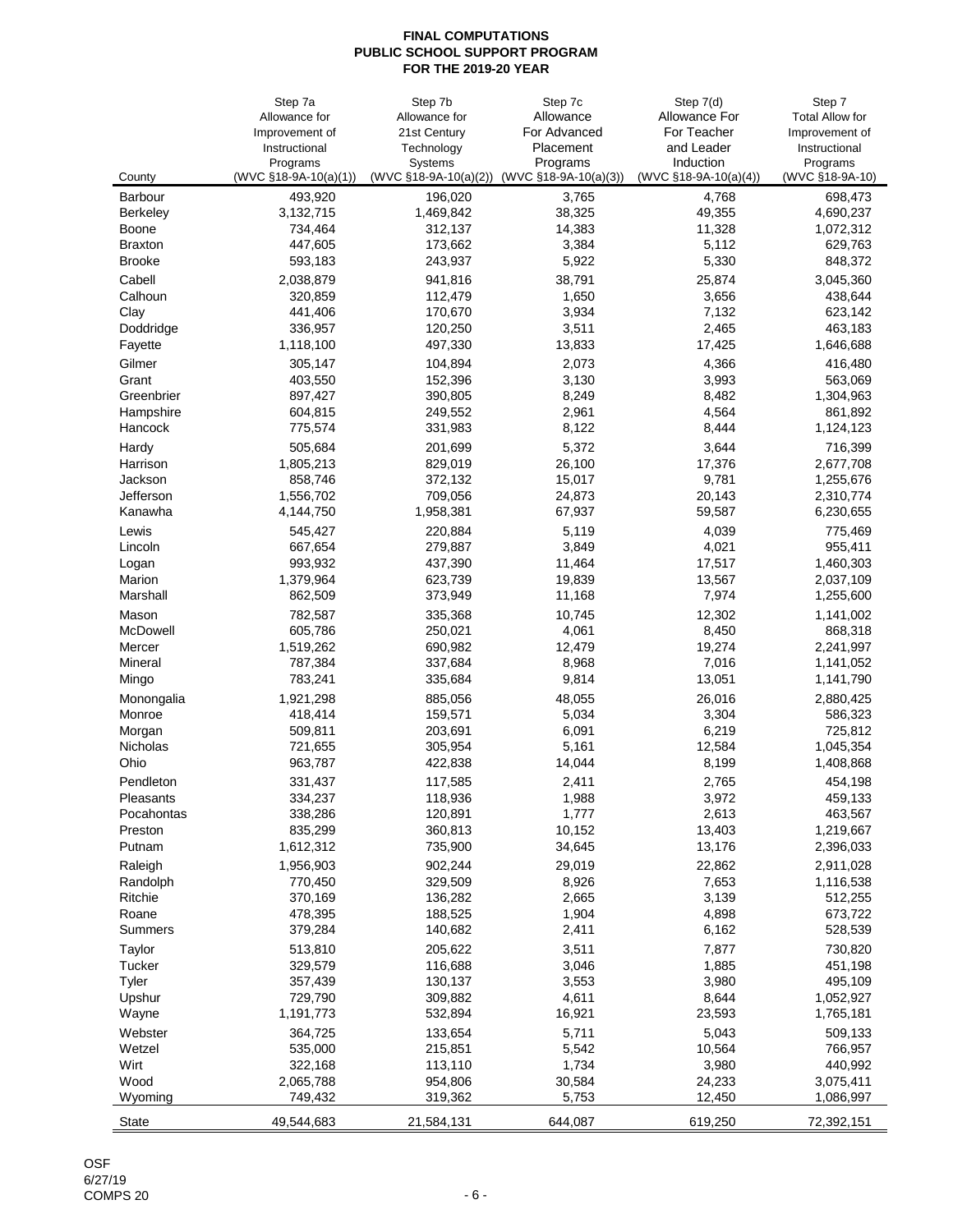|                 | Step 8                       |                                       | Step 9a                                    | Step 10                                 |
|-----------------|------------------------------|---------------------------------------|--------------------------------------------|-----------------------------------------|
|                 | <b>Total Basic</b>           |                                       | Adjustements for                           | <b>Basic State Aid</b>                  |
|                 | Program                      | Step 9                                | <b>Taxes Not Collected</b>                 | Allowance for                           |
| County          | Allowance<br>(WVC §18-9A-12) | <b>Local Share</b><br>(WVC §18-9A-11) | & Pmts In Lieu of Taxes<br>(WVC §18-9A-12) | <b>County Boards</b><br>(WVC §18-9A-12) |
| <b>Barbour</b>  | 15,394,904                   | (3,221,363)                           |                                            | 12,173,541                              |
| <b>Berkeley</b> | 121,349,879                  | (23, 792, 831)                        | (617, 769)                                 | 96,939,279                              |
| <b>Boone</b>    | 24,217,257                   | (4,539,022)                           |                                            | 19,678,235                              |
| <b>Braxton</b>  | 12,988,910                   | (3,437,667)                           |                                            | 9,551,243                               |
| <b>Brooke</b>   | 18,114,957                   | (5,691,916)                           | (30, 975)                                  | 12,392,066                              |
| Cabell          | 77,278,271                   | (18, 399, 198)                        |                                            | 58,879,073                              |
| Calhoun         | 8,216,227                    | (1,047,847)                           |                                            | 7,168,380                               |
| Clay            | 12,728,915                   | (1, 193, 247)                         |                                            | 11,535,668                              |
| Doddridge       | 8,712,985                    | (8,712,985)                           |                                            |                                         |
| Fayette         | 39,460,652                   | (7,035,933)                           |                                            | 32,424,719                              |
| Gilmer          | 7,515,064                    | (1,467,564)                           |                                            | 6,047,500                               |
| Grant           | 11,424,146                   | (5,838,044)                           |                                            | 5,586,102                               |
| Greenbrier      | 31,136,781                   | (7,825,687)                           |                                            | 23,311,094                              |
| Hampshire       | 20,122,469                   | (5,999,077)                           |                                            | 14,123,392                              |
| Hancock         | 24,555,172                   | (5,527,572)                           | 30,934                                     | 19,058,534                              |
| Hardy           | 15,210,217                   | (4,550,503)                           |                                            | 10,659,714                              |
| Harrison        | 67,209,519                   | (20, 485, 416)                        |                                            | 46,724,103                              |
| Jackson         | 29,989,070                   | (7, 351, 168)                         | (408)                                      | 22,637,494                              |
| Jefferson       | 55,631,534                   | (15,717,418)                          |                                            | 39,914,116                              |
| Kanawha         | 158,425,180                  | (48, 719, 261)                        | (3,708)                                    | 109,702,211                             |
| Lewis           | 16,273,455                   | (4,756,085)                           |                                            | 11,517,370                              |
| Lincoln         | 22,556,151                   | (2,263,367)                           | 634                                        | 20,293,418                              |
| Logan           | 35,493,870                   | (6,697,195)                           |                                            | 28,796,675                              |
| Marion          | 48,472,978                   | (12,518,148)                          |                                            | 35,954,830                              |
| Marshall        | 28,136,722                   | (21, 981, 177)                        |                                            | 6,155,545                               |
| Mason           | 25,906,960                   | (5,335,433)                           |                                            | 20,571,527                              |
| McDowell        | 19,773,873                   | (3,911,466)                           |                                            | 15,862,407                              |
| Mercer          | 54,765,699                   | (9,307,476)                           | (1,834)                                    | 45,456,389                              |
| Mineral         | 26,953,670                   | (4,862,588)                           |                                            | 22,091,082                              |
| Mingo           | 26,605,549                   | (4, 487, 432)                         |                                            | 22,118,117                              |
| Monongalia      | 71,630,255                   | (27, 223, 872)                        | (953, 830)                                 | 43,452,553                              |
| Monroe          | 11,629,597                   | (2,066,236)                           |                                            | 9,563,361                               |
| Morgan          | 14,517,918                   | (4,355,401)                           | (122)                                      | 10,162,395                              |
| Nicholas        | 24,111,112                   | (4, 543, 742)                         | (53, 192)                                  | 19,514,178                              |
| Ohio            | 32, 161, 634                 | (11, 296, 238)                        |                                            | 20,865,396                              |
| Pendleton       | 9,268,114                    | (2,340,205)                           |                                            | 6,927,909                               |
| Pleasants       | 8,577,128                    | (2,376,117)                           | (615,000)                                  | 5,586,011                               |
| Pocahontas      | 9,447,486                    | (3,289,513)                           |                                            | 6,157,973                               |
| Preston         | 28,998,813                   | (6,638,417)                           |                                            | 22,360,396                              |
| Putnam          | 58,400,965                   | (14, 781, 747)                        | (11, 430)                                  | 43,607,788                              |
| Raleigh         | 72,164,610                   | (15,538,287)                          | (17,057)                                   | 56,609,266                              |
| Randolph        | 26,133,827                   | (6,521,121)                           |                                            | 19,612,706                              |
| <b>Ritchie</b>  | 9,117,015                    | (6, 518, 749)                         |                                            | 2,598,266                               |
| Roane           | 13,424,230                   | (2,431,728)                           |                                            | 10,992,502                              |
| <b>Summers</b>  | 9,764,061                    | (2,626,143)                           |                                            | 7,137,918                               |
| Taylor          | 15,376,804                   | (4,559,037)                           |                                            | 10,817,767                              |
| <b>Tucker</b>   | 8,635,276                    | (3, 178, 246)                         |                                            | 5,457,030                               |
| <b>Tyler</b>    | 9,011,018                    | (7, 791, 102)                         |                                            | 1,219,916                               |
| Upshur          | 24,810,972                   | (5,633,497)                           | (6, 169)                                   | 19,171,306                              |
| Wayne           | 43,258,717                   | (6,274,006)                           |                                            | 36,984,711                              |
| Webster         | 9,414,125                    | (1,451,846)                           |                                            | 7,962,279                               |
| Wetzel          | 16,042,768                   | (11,999,542)                          | (131, 334)                                 | 3,911,892                               |
| Wirt            | 7,651,038                    | (931, 029)                            |                                            | 6,720,009                               |
| Wood            | 76,410,814                   | (16, 372, 305)                        | (270, 058)                                 | 59,768,451                              |
| Wyoming         | 24,952,902                   | (4, 550, 398)                         |                                            | 20,402,504                              |
| <b>State</b>    | 1,699,532,235                | (451, 962, 610)                       | (2,681,318)                                | 1,244,888,307                           |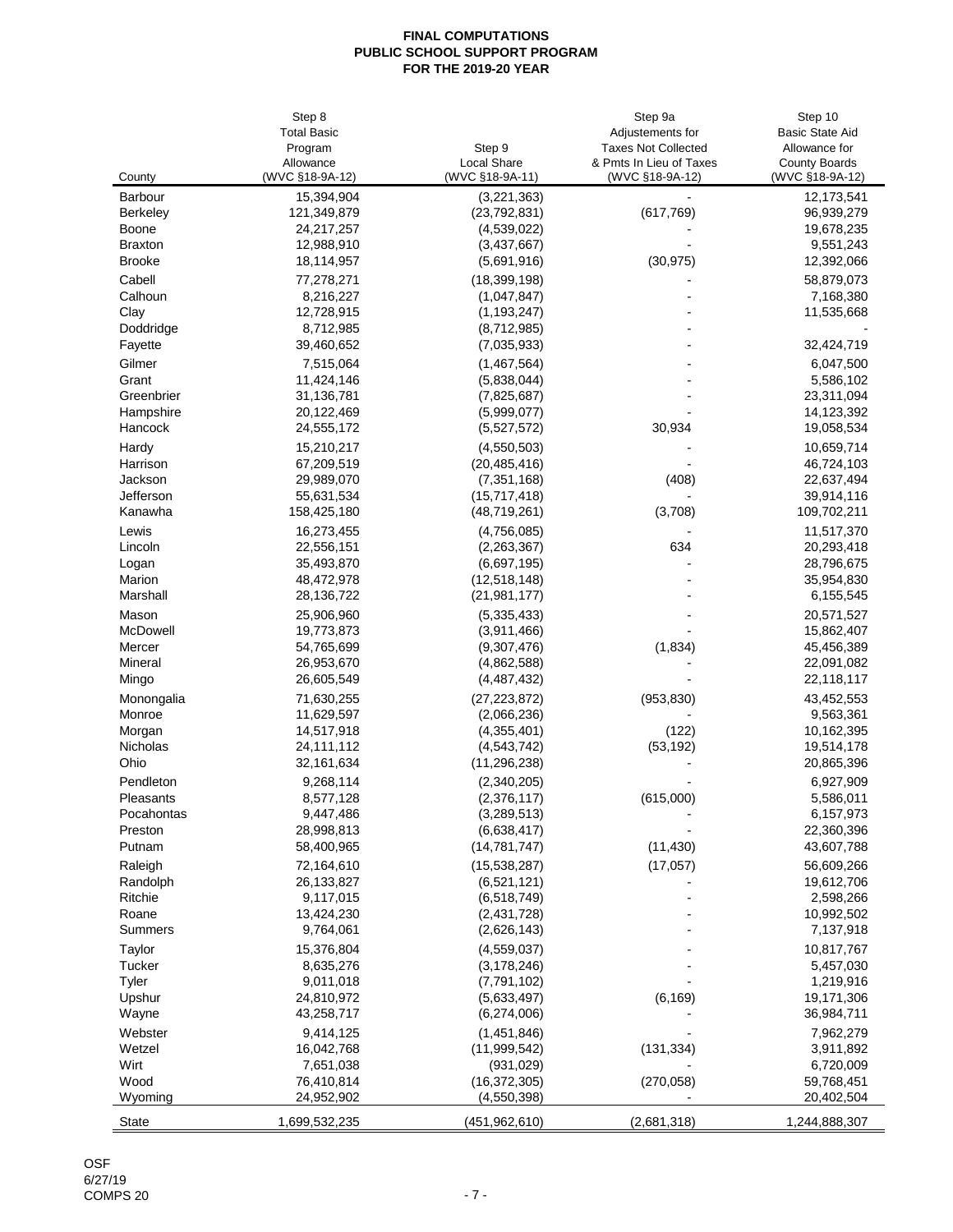# **FINAL COMPUTATIONS PUBLIC SCHOOL SUPPORT PROGRAM ENROLLMENT INFORMATION FOR THE 2019-20 YEAR**

| County               | 2018-19<br>2nd Month<br><b>Headcount</b><br><b>Enrollment</b> | Adjustments<br>Headcount to<br><b>FTE</b> | <b>FTE</b><br>Enrollment | 2017-18<br>Certified<br>Adults | <b>Net</b><br><b>Enrollment</b><br><b>With Certified</b><br><b>Adults</b> | Additional<br>Adjustments/<br>WVC §18-5-11 &<br>WVC §18-9A-2 | <b>Net</b><br><b>Enrollment</b><br><b>Adjusted For</b><br><b>SA Funding</b> |
|----------------------|---------------------------------------------------------------|-------------------------------------------|--------------------------|--------------------------------|---------------------------------------------------------------------------|--------------------------------------------------------------|-----------------------------------------------------------------------------|
| <b>Barbour</b>       | 2,326                                                         | (9.27)                                    | 2,316.73                 |                                | 2,316.73                                                                  |                                                              | 2,316.73                                                                    |
| <b>Berkeley</b>      | 19,471                                                        | (31.61)                                   | 19,439.39                |                                | 19,439.39                                                                 |                                                              | 19,439.39                                                                   |
| <b>Boone</b>         | 3,839                                                         |                                           | 3,839.00                 |                                | 3,839.00                                                                  |                                                              | 3,839.00                                                                    |
| <b>Braxton</b>       | 1,975                                                         | (1.27)                                    | 1,973.73                 |                                | 1,973.73                                                                  |                                                              | 1,973.73                                                                    |
| <b>Brooke</b>        | 2,830                                                         | (0.98)                                    | 2,829.02                 |                                | 2,829.02                                                                  |                                                              | 2,829.02                                                                    |
| Cabell               | 12,434                                                        | (33.89)                                   | 12,400.11                |                                | 12,400.11                                                                 |                                                              | 12,400.11                                                                   |
| Calhoun              | 962                                                           | (0.80)                                    | 961.20                   |                                | 961.20                                                                    | 246.14                                                       | 1,207.34                                                                    |
| Clay                 | 1,859                                                         |                                           | 1,859.00                 |                                | 1,859.00                                                                  |                                                              | 1,859.00                                                                    |
| Doddridge<br>Fayette | 1,119<br>6,143                                                | (5.94)                                    | 1,113.06<br>6,143.00     |                                | 1,113.06<br>6,143.00                                                      | 208.14                                                       | 1,321.20<br>6,143.00                                                        |
| Gilmer               | 811                                                           | (2.00)                                    | 809.00                   |                                | 809.00                                                                    | 376.79                                                       | 1,185.79                                                                    |
| Grant                | 1,633                                                         | (3.00)                                    | 1,630.00                 | 6.69                           | 1,636.69                                                                  |                                                              | 1,636.69                                                                    |
| Greenbrier           | 4,813                                                         | (4.88)                                    | 4,808.12                 |                                | 4,808.12                                                                  |                                                              | 4,808.12                                                                    |
| Hampshire            | 2,994                                                         | (1.96)                                    | 2,992.04                 |                                | 2,992.04                                                                  |                                                              | 2,992.04                                                                    |
| Hancock              | 3,991                                                         | (1.50)                                    | 3,989.50                 |                                | 3,989.50                                                                  |                                                              | 3,989.50                                                                    |
| Hardy                | 2,340                                                         | (7.46)                                    | 2,332.54                 |                                | 2,332.54                                                                  |                                                              | 2,332.54                                                                    |
| Harrison             | 10,734                                                        | (33.46)                                   | 10,700.54                | 28.26                          | 10,728.80                                                                 |                                                              | 10,728.80                                                                   |
| Jackson              | 4,581                                                         | (8.10)                                    | 4,572.90                 | 0.75                           | 4,573.65                                                                  |                                                              | 4,573.65                                                                    |
| Jefferson            | 9,034                                                         | (16.96)                                   | 9,017.04                 |                                | 9,017.04                                                                  |                                                              | 9,017.04                                                                    |
| Kanawha              | 25,686                                                        | (18.35)                                   | 25,667.65                | 8.98                           | 25,676.63                                                                 |                                                              | 25,676.63                                                                   |
| Lewis                | 2,558                                                         | (6.99)                                    | 2,551.01                 |                                | 2,551.01                                                                  |                                                              | 2,551.01                                                                    |
| Lincoln              | 3,391                                                         | (8.34)                                    | 3,382.66                 |                                | 3,382.66                                                                  |                                                              | 3,382.66                                                                    |
| Logan                | 5,563                                                         | (0.80)                                    | 5,562.20                 | 4.81                           | 5,567.01                                                                  |                                                              | 5,567.01                                                                    |
| Marion<br>Marshall   | 7,838<br>4,602                                                | (2.28)<br>(4.87)                          | 7,835.72<br>4,597.13     | 2.36                           | 7,838.08<br>4,597.13                                                      |                                                              | 7,838.08<br>4,597.13                                                        |
| Mason                | 4,071                                                         |                                           | 4,065.80                 |                                | 4,065.80                                                                  |                                                              | 4,065.80                                                                    |
| McDowell             | 2,967                                                         | (5.20)                                    | 2,967.00                 | 3.97                           | 2,970.97                                                                  |                                                              | 2,970.97                                                                    |
| Mercer               | 8,854                                                         | (23.59)                                   | 8,830.41                 | $\overline{\phantom{a}}$       | 8,830.41                                                                  |                                                              | 8,830.41                                                                    |
| Mineral              | 4,104                                                         | (5.91)                                    | 4,098.09                 | 0.75                           | 4,098.84                                                                  |                                                              | 4,098.84                                                                    |
| Mingo                | 4,075                                                         |                                           | 4,075.00                 |                                | 4,075.00                                                                  |                                                              | 4,075.00                                                                    |
| Monongalia           | 11,521                                                        | (17.23)                                   | 11,503.77                | 5.57                           | 11,509.34                                                                 |                                                              | 11,509.34                                                                   |
| Monroe               | 1,736                                                         | (0.96)                                    | 1,735.04                 |                                | 1,735.04                                                                  |                                                              | 1,735.04                                                                    |
| Morgan               | 2,302                                                         | (11.69)                                   | 2,290.31                 |                                | 2,290.31                                                                  |                                                              | 2,290.31                                                                    |
| Nicholas             | 3,693                                                         | (9.58)                                    | 3,683.42                 |                                | 3,683.42                                                                  |                                                              | 3,683.42                                                                    |
| Ohio                 | 5,222                                                         |                                           | 5,222.00                 |                                | 5,222.00                                                                  |                                                              | 5,222.00                                                                    |
| Pendleton            | 929                                                           | (0.97)                                    | 928.03                   |                                | 928.03                                                                    | 471.97                                                       | 1,400.00                                                                    |
| Pleasants            | 1,100                                                         | (1.96)                                    | 1,098.04                 | 2.00                           | 1,100.04                                                                  | 152.99                                                       | 1,253.03                                                                    |
| Pocahontas           | 1,004                                                         | (0.97)                                    | 1,003.03                 |                                | 1,003.03                                                                  | 396.97                                                       | 1,400.00                                                                    |
| Preston<br>Putnam    | 4,408<br>9,536                                                | (5.64)<br>(3.00)                          | 4,402.36<br>9,533.00     |                                | 4,402.36<br>9,533.00                                                      |                                                              | 4,402.36<br>9,533.00                                                        |
| Raleigh              | 11,627                                                        | (20.51)                                   | 11,606.49                |                                | 11,606.49                                                                 |                                                              | 11,606.49                                                                   |
| Randolph             | 3,949                                                         | (8.82)                                    | 3,940.18                 |                                | 3,940.18                                                                  |                                                              | 3,940.18                                                                    |
| Ritchie              | 1,357                                                         | (10.24)                                   | 1,346.76                 |                                | 1,346.76                                                                  | 53.24                                                        | 1,400.00                                                                    |
| Roane                | 2,090                                                         | (3.92)                                    | 2,086.08                 |                                | 2,086.08                                                                  |                                                              | 2,086.08                                                                    |
| <b>Summers</b>       | 1,486                                                         |                                           | 1,486.00                 |                                | 1,486.00                                                                  |                                                              | 1,486.00                                                                    |
| Taylor               | 2,404                                                         | (4.28)                                    | 2,399.72                 |                                | 2,399.72                                                                  |                                                              | 2,399.72                                                                    |
| <b>Tucker</b>        | 1,009                                                         | (2.76)                                    | 1,006.24                 |                                | 1,006.24                                                                  | 293.67                                                       | 1,299.91                                                                    |
| Tyler                | 1,260                                                         | (3.67)                                    | 1,256.33                 |                                | 1,256.33                                                                  | 143.67                                                       | 1,400.00                                                                    |
| Upshur               | 3,762                                                         | (6.70)                                    | 3,755.30                 | 0.25                           | 3,755.55                                                                  |                                                              | 3,755.55                                                                    |
| Wayne                | 6,730                                                         | (14.85)                                   | 6,715.15                 |                                | 6,715.15                                                                  |                                                              | 6,715.15                                                                    |
| Webster              | 1,312                                                         | (0.99)                                    | 1,311.01                 |                                | 1,311.01                                                                  | 88.99                                                        | 1,400.00                                                                    |
| Wetzel               | 2,479                                                         | (4.98)                                    | 2,474.02                 |                                | 2,474.02                                                                  |                                                              | 2,474.02                                                                    |
| Wirt                 | 1,009                                                         | (1.00)                                    | 1,008.00                 |                                | 1,008.00                                                                  | 207.95                                                       | 1,215.95                                                                    |
| Wood                 | 12,384                                                        | (32.85)                                   | 12,351.15                |                                | 12,351.15                                                                 |                                                              | 12,351.15                                                                   |
| Wyoming              | 3,848                                                         |                                           | 3,848.00                 | 44.00                          | 3,892.00                                                                  |                                                              | 3,892.00                                                                    |
| <b>State</b>         | 265,755                                                       | (406.98)                                  | 265,348.02               | 108.39                         | 265,456.41                                                                | 2,640.52                                                     | 268,096.93                                                                  |

OSF 06/27/19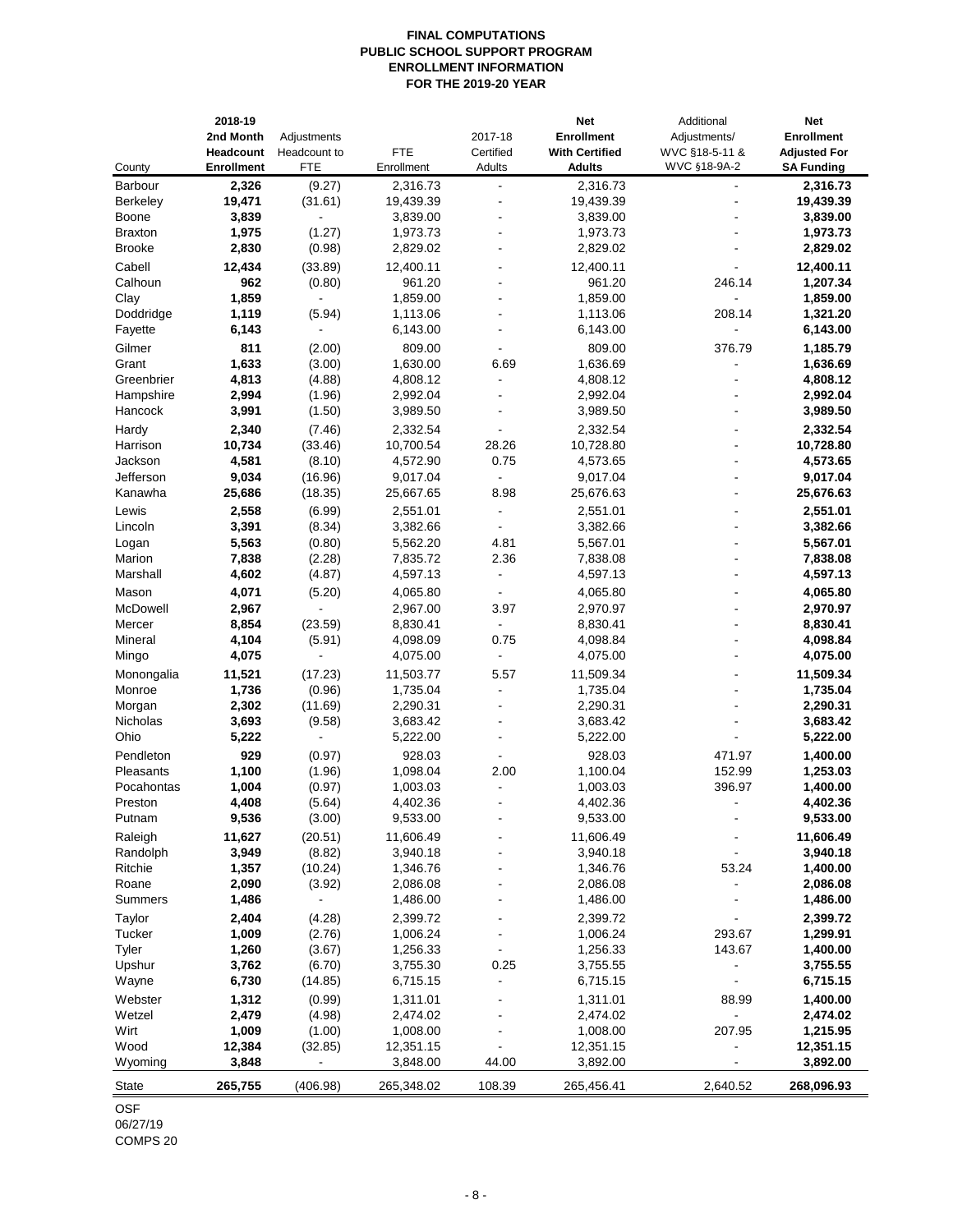# **FINAL COMPUTATIONS PUBLIC SCHOOL SUPPORT PROGRAM PROFESSIONAL EDUCATOR DATA FOR THE 2019-20 YEAR**

|                         |                  |                          | PE Allowed Per                       |                |                   |                  |                  |
|-------------------------|------------------|--------------------------|--------------------------------------|----------------|-------------------|------------------|------------------|
|                         | 2018-19          |                          | <b>Net Enr Limits</b><br>$72.75 - S$ | Proration      | Number            |                  |                  |
|                         | <b>State Aid</b> | <b>Student</b>           | 72.60 - L                            | Multi-County   | Employed in       |                  |                  |
|                         | Eligible PE      | Population               | 72.45 - M                            | Vocational     | Excess of         | Number PE        | Number PE        |
| County                  | Employed         | Density                  | 72.30 - H                            | Centers        | Limits            | Funded           | Chargeable       |
| <b>Barbour</b>          | 168.44           | Low                      | 168.19                               | (1.16)         | (1.41)            | 167.03           | 168.19           |
| <b>Berkeley</b>         | 1,458.90         | High                     | 1,405.47                             | 9.16           | (44.27)           | 1,414.63         | 1,405.47         |
| <b>Boone</b>            | 292.99           | Low                      | 278.71                               |                | (14.28)           | 278.71           | 278.71           |
| <b>Braxton</b>          | 144.21           | Sparse                   | 143.59                               |                | (0.62)            | 143.59           | 143.59           |
| <b>Brooke</b>           | 207.55           | High                     | 204.54                               |                | (3.01)            | 204.54           | 204.54           |
| Cabell                  | 928.58           | High                     | 896.53                               |                | (32.05)           | 896.53           | 896.53           |
| Calhoun                 | 88.55            | Sparse                   | 87.83                                | 4.10           | 3.38              | 91.93            | 87.83            |
| Clay                    | 139.91           | Low                      | 134.96                               |                | (4.95)            | 134.96           | 134.96           |
| Doddridge               | 112.25           | Sparse                   | 96.12                                | (1.41)         | (17.54)           | 94.71            | 96.12            |
| Fayette                 | 458.63           | Low                      | 445.98                               |                | (12.65)           | 445.98           | 445.98           |
| Gilmer                  | 73.50            | Sparse                   | 86.27                                | (4.10)         | 8.67              | 82.17            | 86.27            |
| Grant                   | 124.80           | Sparse                   | 119.07                               | 4.92           | (0.81)            | 123.99           | 119.07           |
| Greenbrier<br>Hampshire | 366.00<br>226.79 | Sparse<br>Sparse         | 349.79<br>217.67                     |                | (16.21)<br>(9.12) | 349.79<br>217.67 | 349.79<br>217.67 |
| Hancock                 | 301.35           | High                     | 288.44                               |                | (12.91)           | 288.44           | 288.44           |
|                         | 166.65           |                          | 169.69                               |                | 0.18              | 166.83           | 169.69           |
| Hardy<br>Harrison       | 846.85           | Sparse<br>High           | 775.69                               | (2.86)<br>2.19 | (68.97)           | 777.88           | 775.69           |
| Jackson                 | 347.40           | Low                      | 332.05                               | 5.40           | (9.95)            | 337.45           | 332.05           |
| Jefferson               | 661.00           | High                     | 651.93                               | (6.14)         | (15.21)           | 645.79           | 651.93           |
| Kanawha                 | 1,938.22         | High                     | 1,856.42                             |                | (81.80)           | 1,856.42         | 1,856.42         |
| Lewis                   | 194.10           | Low                      | 185.20                               | (3.37)         | (12.27)           | 181.83           | 185.20           |
| Lincoln                 | 262.39           | Low                      | 245.58                               |                | (16.81)           | 245.58           | 245.58           |
| Logan                   | 414.00           | Medium                   | 403.33                               |                | (10.67)           | 403.33           | 403.33           |
| Marion                  | 602.95           | High                     | 566.69                               |                | (36.26)           | 566.69           | 566.69           |
| Marshall                | 390.60           | Medium                   | 333.06                               |                | (57.54)           | 333.06           | 333.06           |
| Mason                   | 306.00           | Low                      | 295.18                               |                | (10.82)           | 295.18           | 295.18           |
| McDowell                | 222.50           | Low                      | 215.69                               |                | (6.81)            | 215.69           | 215.69           |
| Mercer                  | 644.80           | High                     | 638.44                               |                | (6.36)            | 638.44           | 638.44           |
| Mineral                 | 308.97           | Medium                   | 296.96                               |                | (12.01)           | 296.96           | 296.96           |
| Mingo                   | 308.45           | Low                      | 295.85                               |                | (12.60)           | 295.85           | 295.85           |
| Monongalia              | 851.75           | High                     | 832.13                               |                | (19.62)           | 832.13           | 832.13           |
| Monroe                  | 128.07<br>174.62 | Sparse                   | 126.22                               |                | (1.85)            | 126.22           | 126.22           |
| Morgan<br>Nicholas      | 270.65           | Low<br>Low               | 166.28<br>267.42                     | (3.02)         | (11.36)<br>(3.23) | 163.26<br>267.42 | 166.28<br>267.42 |
| Ohio                    | 401.00           | High                     | 377.55                               |                | (23.45)           | 377.55           | 377.55           |
| Pendleton               | 90.82            | Sparse                   | 101.85                               | (2.06)         | 8.97              | 99.79            | 101.85           |
| Pleasants               | 105.50           | Low                      | 90.97                                | 9.74           | (4.79)            | 100.71           | 90.97            |
| Pocahontas              | 99.41            | Sparse                   | 101.85                               |                | 2.44              | 101.85           | 101.85           |
| Preston                 | 324.06           | Low                      | 319.61                               |                | (4.45)            | 319.61           | 319.61           |
| Putnam                  | 711.45           | High                     | 689.24                               |                | (22.21)           | 689.24           | 689.24           |
| Raleigh                 | 853.90           | Medium                   | 840.89                               |                | (13.01)           | 840.89           | 840.89           |
| Randolph                | 292.00           | Sparse                   | 286.65                               |                | (5.35)            | 286.65           | 286.65           |
| Ritchie                 | 111.54           | Sparse                   | 101.85                               | (5.01)         | (14.70)           | 96.84            | 101.85           |
| Roane                   | 154.85           | Sparse                   | 151.76                               | (5.40)         | (8.49)            | 146.36           | 151.76           |
| <b>Summers</b>          | 108.50           | Sparse                   | 108.11                               |                | (0.39)            | 108.11           | 108.11           |
| Taylor                  | 177.65           | Medium                   | 173.86                               | (0.78)         | (4.57)            | 173.08           | 173.86           |
| <b>Tucker</b>           | 83.00            | Sparse                   | 94.57                                |                | 11.57             | 94.57            | 94.57            |
| <b>Tyler</b>            | 106.68           | Sparse                   | 101.85                               | (2.85)         | (7.68)            | 99.00            | 101.85           |
| Upshur<br>Wayne         | 277.30<br>512.50 | Medium<br>Medium         | 272.09<br>486.51                     | 4.53           | (0.68)<br>(25.99) | 276.62<br>486.51 | 272.09<br>486.51 |
| Webster                 | 100.00           |                          | 101.85                               |                | 1.85              | 101.85           | 101.85           |
| Wetzel                  | 246.25           | Sparse<br>Low            | 179.61                               | (1.88)         | (68.52)           | 177.73           | 179.61           |
| Wirt                    | 82.70            | Sparse                   | 88.46                                |                | 5.76              | 88.46            | 88.46            |
| Wood                    | 931.69           | High                     | 892.99                               |                | (38.70)           | 892.99           | 892.99           |
| Wyoming                 | 295.70           | Low                      | 282.56                               |                | (13.14)           | 282.56           | 282.56           |
| <b>State</b>            | 20,198.92        | $\overline{\phantom{a}}$ | 19,421.65                            | 0.00           | (777.27)          | 19,421.65        | 19,421.65        |
|                         |                  |                          |                                      |                |                   |                  |                  |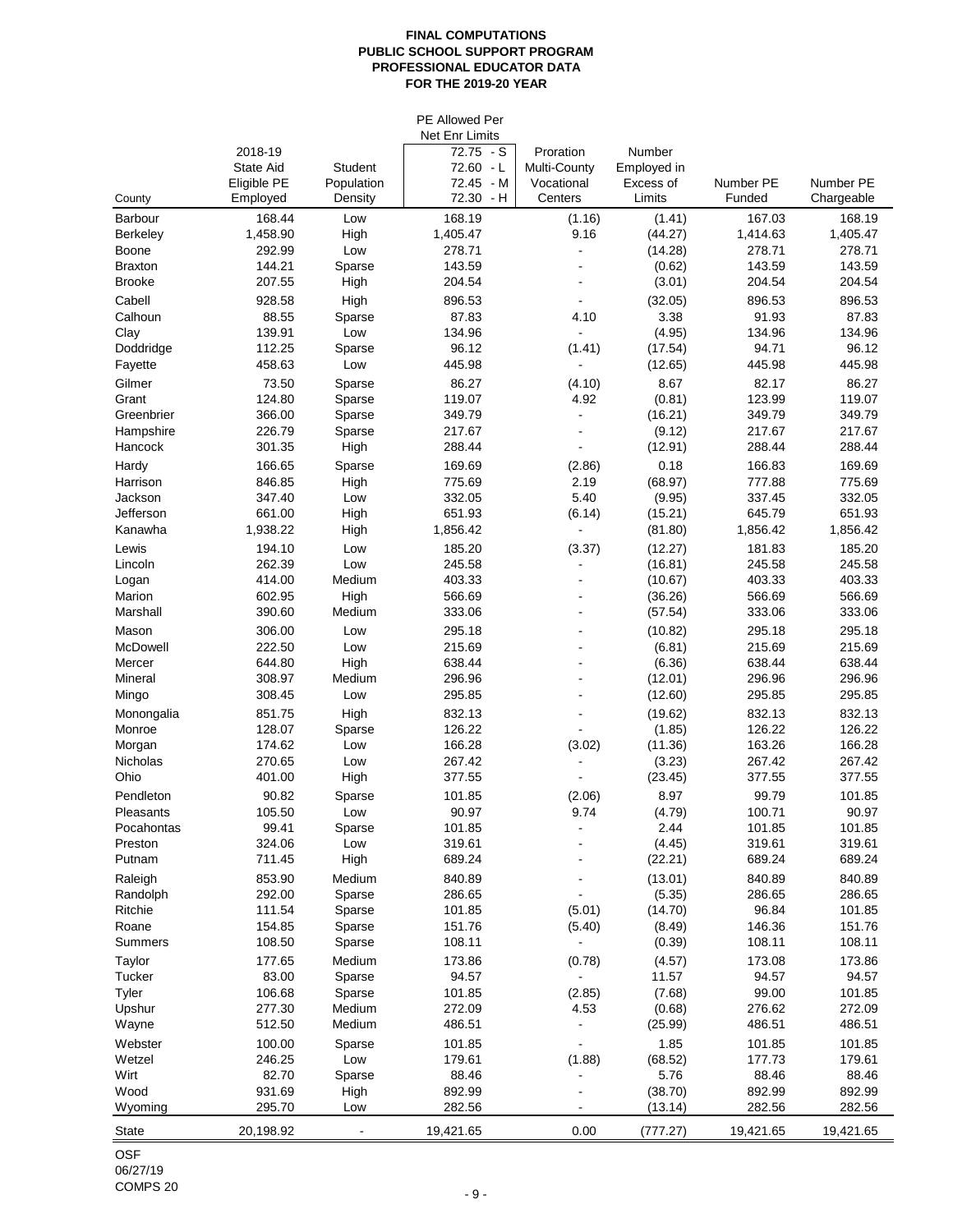# **FINAL COMPUTATIONS PUBLIC SCHOOL SUPPORT PROGRAM SERVICE PERSONNEL DATA FOR THE 2019-20 YEAR**

|                    |                         |                       | <b>SP Allowed Per</b>       |                       |                        |                                   |                                   |
|--------------------|-------------------------|-----------------------|-----------------------------|-----------------------|------------------------|-----------------------------------|-----------------------------------|
|                    |                         |                       | <b>Net Enr Limits</b>       |                       |                        |                                   |                                   |
|                    | 2018-19                 |                       | 45.680<br>$-S$              | Proration             | Number                 |                                   |                                   |
|                    | <b>State Aid</b>        | <b>Student</b>        | 45.100 - L                  | Multi-County          | Employed               | <b>Number</b>                     | Number                            |
| County             | Eligible SP<br>Employed | Population<br>Density | 44.530<br>- M<br>43.970 - H | Vocational<br>Centers | in Excess of<br>Limits | <b>Serv Pers</b><br><b>Funded</b> | <b>Service Pers</b><br>Chargeable |
| <b>Barbour</b>     | 106.825                 | Low                   | 104.485                     | (0.348)               | (2.688)                | 104.137                           | 104.49                            |
| <b>Berkeley</b>    | 962.584                 | High                  | 854.750                     | 3.590                 | (104.244)              | 858.340                           | 854.75                            |
| Boone              | 188.013                 | Low                   | 173.139                     |                       | (14.874)               | 173.139                           | 173.14                            |
| <b>Braxton</b>     | 92.248                  | Sparse                | 90.160                      |                       | (2.088)                | 90.160                            | 90.16                             |
| <b>Brooke</b>      | 177.948                 | High                  | 124.392                     |                       | (53.556)               | 124.392                           | 124.39                            |
| Cabell             | 621.835                 | High                  | 545.233                     |                       | (76.602)               | 545.233                           | 545.23                            |
| Calhoun            | 58.813                  | Sparse                | 55.151                      | 1.213                 | (2.449)                | 56.364                            | 55.15                             |
| Clay               | 92.470                  | Low                   | 83.841                      |                       | (8.629)                | 83.841                            | 83.84                             |
| Doddridge          | 81.596                  | Sparse                | 60.352                      | (0.737)               | (21.981)               | 59.615                            | 60.35                             |
| Fayette            | 303.916                 | Low                   | 277.049                     |                       | (26.867)               | 277.049                           | 277.05                            |
| Gilmer             | 50.380                  | Sparse                | 54.167                      | (1.213)               | 2.574                  | 52.954                            | 54.17                             |
| Grant              | 78.980                  | Sparse                | 74.764                      | 1.593                 | (2.623)                | 76.357                            | 74.76                             |
| Greenbrier         | 269.823                 | Sparse                | 219.635                     |                       | (50.188)               | 219.635                           | 219.64                            |
| Hampshire          | 150.334                 | Sparse                | 136.676                     |                       | (13.658)               | 136.676                           | 136.68                            |
| Hancock            | 201.140                 | High                  | 175.418                     |                       | (25.722)               | 175.418                           | 175.42                            |
| Hardy              | 105.065                 | Sparse                | 106.550                     | (0.927)               | 0.558                  | 105.623                           | 106.55                            |
| Harrison           | 508.620                 | High                  | 471.745                     | 1.141                 | (35.734)               | 472.886                           | 471.75                            |
| Jackson            | 230.932                 | Low                   | 206.272                     | 1.716                 | (22.944)               | 207.988                           | 206.27                            |
| Jefferson          | 500.890                 | High                  | 396.479                     | (2.405)               | (106.816)              | 394.074                           | 396.48                            |
| Kanawha            | 1,301.005               | High                  | 1,129.001                   |                       | (172.004)              | 1,129.001                         | 1,129.00                          |
| Lewis              | 144.875                 | Low                   | 115.051                     | (1.010)               | (30.834)               | 114.041                           | 115.05                            |
| Lincoln            | 186.083                 | Low                   | 152.558                     |                       | (33.525)               | 152.558                           | 152.56                            |
| Logan              | 311.202                 | Medium                | 247.899                     |                       | (63.303)               | 247.899                           | 247.90                            |
| Marion<br>Marshall | 467.071<br>298.800      | High<br>Medium        | 344.640<br>204.710          |                       | (122.431)<br>(94.090)  | 344.640<br>204.710                | 344.64<br>204.71                  |
|                    |                         |                       |                             |                       |                        |                                   |                                   |
| Mason<br>McDowell  | 237.454<br>161.458      | Low                   | 183.368<br>133.991          |                       | (54.086)               | 183.368                           | 183.37<br>133.99                  |
| Mercer             | 423.414                 | Low<br>High           | 388.273                     |                       | (27.467)<br>(35.141)   | 133.991<br>388.273                | 388.27                            |
| Mineral            | 207.184                 | Medium                | 182.521                     |                       | (24.663)               | 182.521                           | 182.52                            |
| Mingo              | 201.123                 | Low                   | 183.783                     |                       | (17.340)               | 183.783                           | 183.78                            |
| Monongalia         | 562.204                 | High                  | 506.066                     |                       | (56.138)               | 506.066                           | 506.07                            |
| Monroe             | 82.350                  | Sparse                | 79.257                      |                       | (3.093)                | 79.257                            | 79.26                             |
| Morgan             | 111.694                 | Low                   | 103.293                     | (1.185)               | (9.586)                | 102.108                           | 103.29                            |
| Nicholas           | 189.295                 | Low                   | 166.122                     |                       | (23.173)               | 166.122                           | 166.12                            |
| Ohio               | 273.959                 | High                  | 229.611                     |                       | (44.348)               | 229.611                           | 229.61                            |
| Pendleton          | 59.821                  | Sparse                | 63.952                      | (0.666)               | 3.465                  | 63.286                            | 63.95                             |
| Pleasants          | 72.385                  | Low                   | 56.512                      | 2.725                 | (13.148)               | 59.237                            | 56.51                             |
| Pocahontas         | 68.940                  | Sparse                | 63.952                      |                       | (4.988)                | 63.952                            | 63.95                             |
| Preston            | 203.978                 | Low                   | 198.546                     |                       | (5.432)                | 198.546                           | 198.55                            |
| Putnam             | 458.848                 | High                  | 419.166                     |                       | (39.682)               | 419.166                           | 419.17                            |
| Raleigh            | 554.457                 | Medium                | 516.837                     |                       | (37.620)               | 516.837                           | 516.84                            |
| Randolph           | 187.604                 | Sparse                | 179.987                     |                       | (7.617)                | 179.987                           | 179.99                            |
| Ritchie            | 76.803                  | Sparse                | 63.952                      | (1.400)               | (14.251)               | 62.552                            | 63.95                             |
| Roane              | 105.890                 | Sparse                | 95.292                      | (1.716)               | (12.314)               | 93.576                            | 95.29                             |
| <b>Summers</b>     | 73.450                  | Sparse                | 67.880                      |                       | (5.570)                | 67.880                            | 67.88                             |
| Taylor             | 117.375                 | Medium                | 106.860                     | (0.404)               | (10.919)               | 106.456                           | 106.86                            |
| Tucker             | 53.180                  | Sparse                | 59.380                      |                       | 6.200                  | 59.380                            | 59.38                             |
| <b>Tyler</b>       | 77.368                  | Sparse                | 63.952                      | (0.798)               | (14.214)               | 63.154                            | 63.95                             |
| Upshur             | 184.720                 | Medium                | 167.235<br>299.026          | 1.358                 | (16.127)               | 168.593<br>299.026                | 167.24<br>299.03                  |
| Wayne              | 358.759                 | Medium                |                             |                       | (59.733)               |                                   |                                   |
| Webster            | 65.843                  | Sparse                | 63.952                      |                       | (1.891)                | 63.952                            | 63.95                             |
| Wetzel<br>Wirt     | 175.479<br>55.048       | Low                   | 111.578<br>55.545           | (0.527)               | (64.428)<br>0.497      | 111.051<br>55.545                 | 111.58<br>55.55                   |
| Wood               | 609.305                 | Sparse<br>High        | 543.080                     |                       | (66.225)               | 543.080                           | 543.08                            |
| Wyoming            | 203.718                 | Low                   | 175.529                     |                       | (28.189)               | 175.529                           | 175.53                            |
|                    |                         |                       |                             |                       |                        |                                   |                                   |
| <b>State</b>       | 13,704.554              |                       | 11,932.615                  |                       | (1,771.939)            | 11,932.615                        | 11,932.615                        |

OSF 06/27/19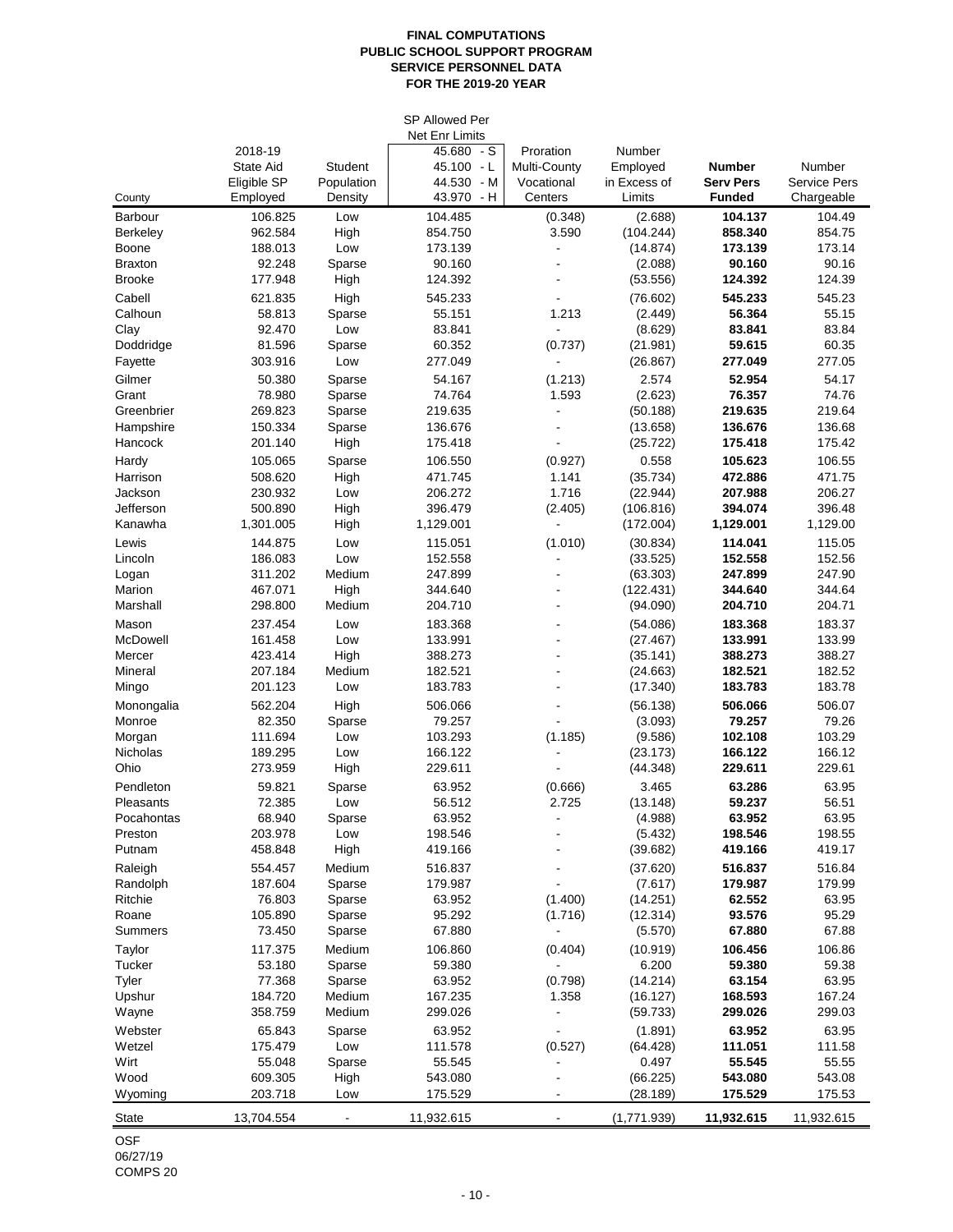# **FINAL COMPUTATIONS PUBLIC SCHOOL SUPPORT PROGRAM PERSONNEL RATIOS PER 1,000 STUDENTS FOR THE 2019-20 YEAR**

|                 | <b>Professional Educators</b> |             | <b>Servicel Personnel</b> |             |
|-----------------|-------------------------------|-------------|---------------------------|-------------|
|                 | Chargeable                    | Actual      | Chargeable                | Actual      |
|                 | Net                           | Net         | Net                       | <b>Net</b>  |
|                 | Enrollment                    | Enrollment  | Enrollment                | Enrollment  |
| County          | Ratio/1,000                   | Ratio/1,000 | Ratio/1,000               | Ratio/1,000 |
| <b>Barbour</b>  | 72.60                         | 72.21       | 45.10                     | 45.96       |
| <b>Berkeley</b> | 72.30                         | 75.52       | 43.97                     | 49.70       |
| <b>Boone</b>    | 72.60                         | 76.32       | 45.10                     | 48.97       |
| <b>Braxton</b>  | 72.75                         | 73.06       | 45.68                     | 46.74       |
| <b>Brooke</b>   | 72.30                         | 73.36       | 43.97                     | 62.90       |
| Cabell          | 72.30                         | 74.88       | 43.97                     | 50.15       |
| Calhoun         | 72.75                         | 76.74       | 45.68                     | 49.72       |
| Clay            | 72.60                         | 75.26       | 45.10                     | 49.74       |
| Doddridge       | 72.75                         | 83.89       | 45.68                     | 61.20       |
| Fayette         | 72.60                         | 74.66       | 45.10                     | 49.47       |
|                 |                               |             |                           |             |
| Gilmer          | 72.75                         | 58.53       | 45.68                     | 41.46       |
| Grant           | 72.75                         | 79.26       | 45.68                     | 49.23       |
| Greenbrier      | 72.75                         | 76.12       | 45.68                     | 56.12       |
| Hampshire       | 72.75                         | 75.80       | 45.68                     | 50.24       |
| Hancock         | 72.30                         | 75.54       | 43.97                     | 50.42       |
| Hardy           | 72.75                         | 70.22       | 45.68                     | 44.65       |
| Harrison        | 72.30                         | 79.14       | 43.97                     | 47.51       |
| Jackson         | 72.60                         | 77.14       | 45.10                     | 50.87       |
| Jefferson       | 72.30                         | 72.62       | 43.97                     | 55.28       |
| Kanawha         | 72.30                         | 75.49       | 43.97                     | 50.67       |
| Lewis           | 72.60                         | 74.77       | 45.10                     | 56.40       |
| Lincoln         | 72.60                         | 77.57       | 45.10                     | 55.01       |
| Logan           | 72.45                         | 74.37       | 44.53                     | 55.90       |
| Marion          | 72.30                         | 76.93       | 43.97                     | 59.59       |
| Marshall        | 72.45                         | 84.97       | 44.53                     | 65.00       |
| Mason           | 72.60                         | 75.26       | 45.10                     | 58.40       |
| McDowell        | 72.60                         | 74.89       | 45.10                     | 54.35       |
| Mercer          | 72.30                         | 73.02       | 43.97                     | 47.95       |
| Mineral         | 72.45                         | 75.38       | 44.53                     | 50.55       |
| Mingo           | 72.60                         | 75.69       | 45.10                     | 49.36       |
| Monongalia      | 72.30                         | 74.01       | 43.97                     | 48.85       |
| Monroe          | 72.75                         | 73.81       | 45.68                     | 47.46       |
| Morgan          | 72.60                         | 74.92       | 45.10                     | 48.25       |
| Nicholas        | 72.60                         | 73.48       | 45.10                     | 51.39       |
| Ohio            | 72.30                         | 76.79       | 43.97                     | 52.46       |
| Pendleton       | 72.75                         | 63.40       | 45.68                     | 42.25       |
| Pleasants       | 72.60                         | 91.97       | 45.10                     | 59.94       |
| Pocahontas      | 72.75                         | 71.01       | 45.68                     | 49.24       |
| Preston         | 72.60                         | 73.61       | 45.10                     | 46.33       |
| Putnam          | 72.30                         | 74.63       | 43.97                     | 48.13       |
| Raleigh         | 72.45                         | 73.57       | 44.53                     | 47.77       |
| Randolph        | 72.75                         | 74.11       | 45.68                     | 47.61       |
| Ritchie         | 72.75                         | 76.09       | 45.68                     | 53.86       |
| Roane           | 72.75                         | 71.64       | 45.68                     | 49.94       |
| <b>Summers</b>  | 72.75                         | 73.01       | 45.68                     | 49.43       |
|                 |                               |             |                           |             |
| Taylor          | 72.45                         | 73.70       | 44.53                     | 48.74       |
| Tucker          | 72.75                         | 63.85       | 45.68                     | 40.91       |
| <b>Tyler</b>    | 72.75                         | 74.16       | 45.68                     | 54.69       |
| Upshur          | 72.45                         | 75.04       | 44.53                     | 49.55       |
| Wayne           | 72.45                         | 76.32       | 44.53                     | 53.43       |
| Webster         | 72.75                         | 71.43       | 45.68                     | 47.03       |
| Wetzel          | 72.60                         | 98.77       | 45.10                     | 70.72       |
| Wirt            | 72.75                         | 68.01       | 45.68                     | 45.27       |
| Wood            | 72.30                         | 75.43       | 43.97                     | 49.33       |
| Wyoming         | 72.60                         | 75.98       | 45.10                     | 52.34       |
| <b>State</b>    | 72.44                         | 75.34       | 44.51                     | 51.12       |
|                 |                               |             |                           |             |

OSF 06/27/19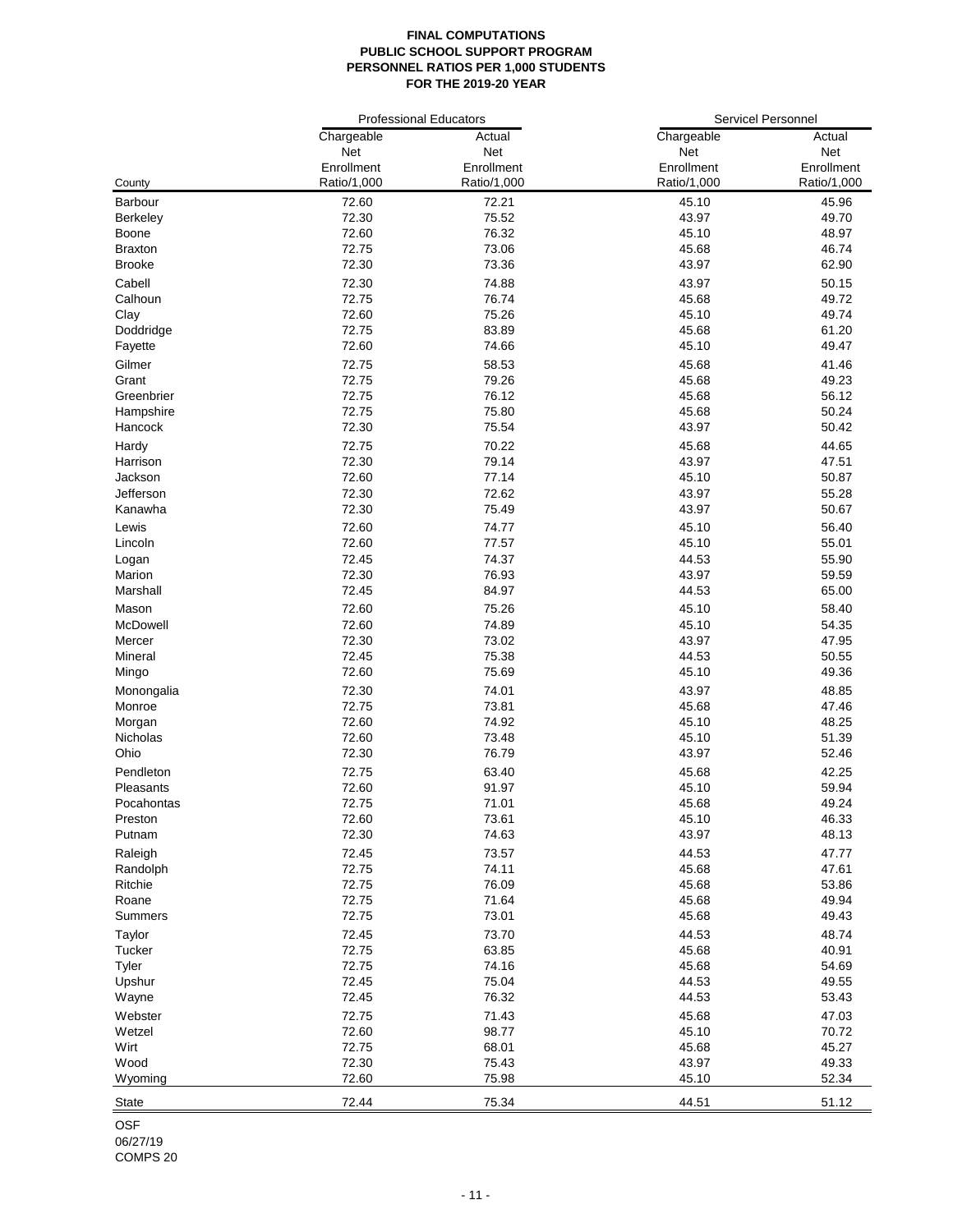# **FINAL COMPUTATIONS PUBLIC SCHOOL SUPPORT PROGRAM PROFESSIONAL INSTRUCTIONAL PERSONNEL DATA FOR THE 2019-20 YEAR**

|                 |                   |                  |               | Lesser of        | PI Required    | Under                    | <b>Adjusted</b>  |
|-----------------|-------------------|------------------|---------------|------------------|----------------|--------------------------|------------------|
|                 | 2018-19           |                  |               | Professional     | $-S$<br>91.07% | <b>PI Limits</b>         | <b>Number</b>    |
|                 | Net Enrollment    | <b>Student</b>   | Professional  | <b>Educators</b> | 91.18%<br>- L  | Without                  | Professional     |
|                 | <b>With Total</b> | Population       | Instructional | Funded or        | 91.24%<br>- M  | Enrollment               | <b>Educators</b> |
| County          | Adjustments       | Density          | Employed      | Employed         | - H<br>91.29%  | Increase                 | <b>Funded</b>    |
| <b>Barbour</b>  | 2,316.73          | Low              | 154.64        | 167.03           | 152.30         | $\overline{\phantom{a}}$ | 167.03           |
| <b>Berkeley</b> | 19,439.39         | High             | 1,356.80      | 1,414.63         | 1,291.42       |                          | 1,414.63         |
| <b>Boone</b>    | 3,839.00          | Low              | 271.44        | 278.71           | 254.13         |                          | 278.71           |
| <b>Braxton</b>  | 1,973.73          | Sparse           | 131.11        | 143.59           | 130.77         | $\blacksquare$           | 143.59           |
| <b>Brooke</b>   | 2,829.02          | High             | 191.50        | 204.54           | 186.72         |                          | 204.54           |
| Cabell          | 12,400.11         | High             | 864.03        | 896.53           | 818.44         |                          | 896.53           |
| Calhoun         | 1,207.34          | Sparse           | 79.90         | 88.55            | 80.64          |                          | 91.93            |
| Clay            | 1,859.00          | Low              | 133.81        | 134.96           | 123.06         |                          | 134.96           |
| Doddridge       | 1,321.20          | Sparse           | 104.25        | 94.71            | 86.25          |                          | 94.71            |
| Fayette         | 6,143.00          | Low              | 423.73        | 445.98           | 406.64         | $\blacksquare$           | 445.98           |
| Gilmer          | 1,185.79          |                  | 67.50         | 73.50            | 66.94          |                          | 82.17            |
| Grant           | 1,636.69          | Sparse           | 113.00        | 123.99           | 112.92         |                          | 123.99           |
| Greenbrier      | 4,808.12          | Sparse<br>Sparse | 336.90        | 349.79           | 318.55         | $\blacksquare$           | 349.79           |
| Hampshire       |                   |                  | 211.74        | 217.67           | 198.23         |                          | 217.67           |
|                 | 2,992.04          | Sparse           |               |                  |                |                          | 288.44           |
| Hancock         | 3,989.50          | High             | 280.00        | 288.44           | 263.32         | $\overline{\phantom{a}}$ |                  |
| Hardy           | 2,332.54          | Sparse           | 154.00        | 166.65           | 151.77         |                          | 166.83           |
| Harrison        | 10,728.80         | High             | 792.10        | 777.88           | 710.13         |                          | 777.88           |
| Jackson         | 4,573.65          | Low              | 320.00        | 337.45           | 307.69         | $\overline{\phantom{a}}$ | 337.45           |
| Jefferson       | 9,017.04          | High             | 615.00        | 645.79           | 589.54         | $\overline{\phantom{a}}$ | 645.79           |
| Kanawha         | 25,676.63         | High             | 1,826.38      | 1,856.42         | 1,694.73       |                          | 1,856.42         |
| Lewis           | 2,551.01          | Low              | 178.20        | 181.83           | 165.79         | $\blacksquare$           | 181.83           |
| Lincoln         | 3,382.66          | Low              | 243.49        | 245.58           | 223.92         |                          | 245.58           |
| Logan           | 5,567.01          | Medium           | 379.50        | 403.33           | 368.00         | $\blacksquare$           | 403.33           |
| Marion          | 7,838.08          | High             | 561.20        | 566.69           | 517.33         | $\blacksquare$           | 566.69           |
| Marshall        | 4,597.13          | Medium           | 365.60        | 333.06           | 303.88         |                          | 333.06           |
| Mason           | 4,065.80          | Low              | 286.00        | 295.18           | 269.15         |                          | 295.18           |
| McDowell        | 2,970.97          | Low              | 203.50        | 215.69           | 196.67         |                          | 215.69           |
| Mercer          | 8,830.41          | High             | 595.00        | 638.44           | 582.83         |                          | 638.44           |
| Mineral         | 4,098.84          | Medium           | 285.57        | 296.96           | 270.95         |                          | 296.96           |
| Mingo           | 4,075.00          | Low              | 284.70        | 295.85           | 269.76         |                          | 295.85           |
| Monongalia      | 11,509.34         | High             | 801.00        | 832.13           | 759.65         |                          | 832.13           |
| Monroe          | 1,735.04          | Sparse           | 118.83        | 126.22           | 114.95         |                          | 126.22           |
| Morgan          | 2,290.31          | Low              | 161.32        | 163.26           | 148.86         |                          | 163.26           |
| <b>Nicholas</b> | 3,683.42          | Low              | 252.25        | 267.42           | 243.83         |                          | 267.42           |
| Ohio            | 5,222.00          | High             | 375.50        | 377.55           | 344.67         |                          | 377.55           |
| Pendleton       | 1,400.00          | Sparse           | 83.47         | 90.82            | 82.71          |                          | 99.79            |
| Pleasants       | 1,253.03          | Low              | 94.50         | 100.71           | 91.83          |                          | 100.71           |
| Pocahontas      | 1,400.00          | Sparse           | 92.28         | 99.41            | 90.53          |                          | 101.85           |
| Preston         | 4,402.36          | Low              | 305.46        | 319.61           | 291.42         |                          | 319.61           |
| Putnam          | 9,533.00          | High             | 668.85        | 689.24           | 629.21         |                          | 689.24           |
|                 |                   |                  |               |                  |                |                          |                  |
| Raleigh         | 11,606.49         | Medium           | 797.50        | 840.89           | 767.23         |                          | 840.89           |
| Randolph        | 3,940.18          | Sparse           | 271.50        | 286.65           | 261.05         |                          | 286.65           |
| Ritchie         | 1,400.00          | Sparse           | 101.54        | 96.84            | 88.19          |                          | 96.84            |
| Roane           | 2,086.08          | Sparse           | 145.40        | 146.36           | 133.29         |                          | 146.36           |
| <b>Summers</b>  | 1,486.00          | Sparse           | 101.50        | 108.11           | 98.46          |                          | 108.11           |
| Taylor          | 2,399.72          | Medium           | 164.18        | 173.08           | 157.92         |                          | 173.08           |
| Tucker          | 1,299.91          | Sparse           | 76.00         | 83.00            | 75.59          |                          | 94.57            |
| <b>Tyler</b>    | 1,400.00          | Sparse           | 96.76         | 99.00            | 90.16          |                          | 99.00            |
| Upshur          | 3,755.55          | Medium           | 257.50        | 276.62           | 252.39         |                          | 276.62           |
| Wayne           | 6,715.15          | Medium           | 477.00        | 486.51           | 443.89         |                          | 486.51           |
| Webster         | 1,400.00          | Sparse           | 93.00         | 100.00           | 91.07          |                          | 101.85           |
| Wetzel          | 2,474.02          | Low              | 230.00        | 177.73           | 162.05         |                          | 177.73           |
| Wirt            | 1,215.95          | Sparse           | 76.50         | 82.70            | 75.31          |                          | 88.46            |
| Wood            | 12,351.15         | High             | 871.69        | 892.99           | 815.21         |                          | 892.99           |
| Wyoming         | 3,892.00          | Low              | 273.00        | 282.56           | 257.64         | $\blacksquare$           | 282.56           |
| <b>State</b>    | 268,096.93        |                  | 18,797.12     | 19,378.83        | 17,679.58      |                          | 19,421.65        |

OSF 06/27/19 COMPS 20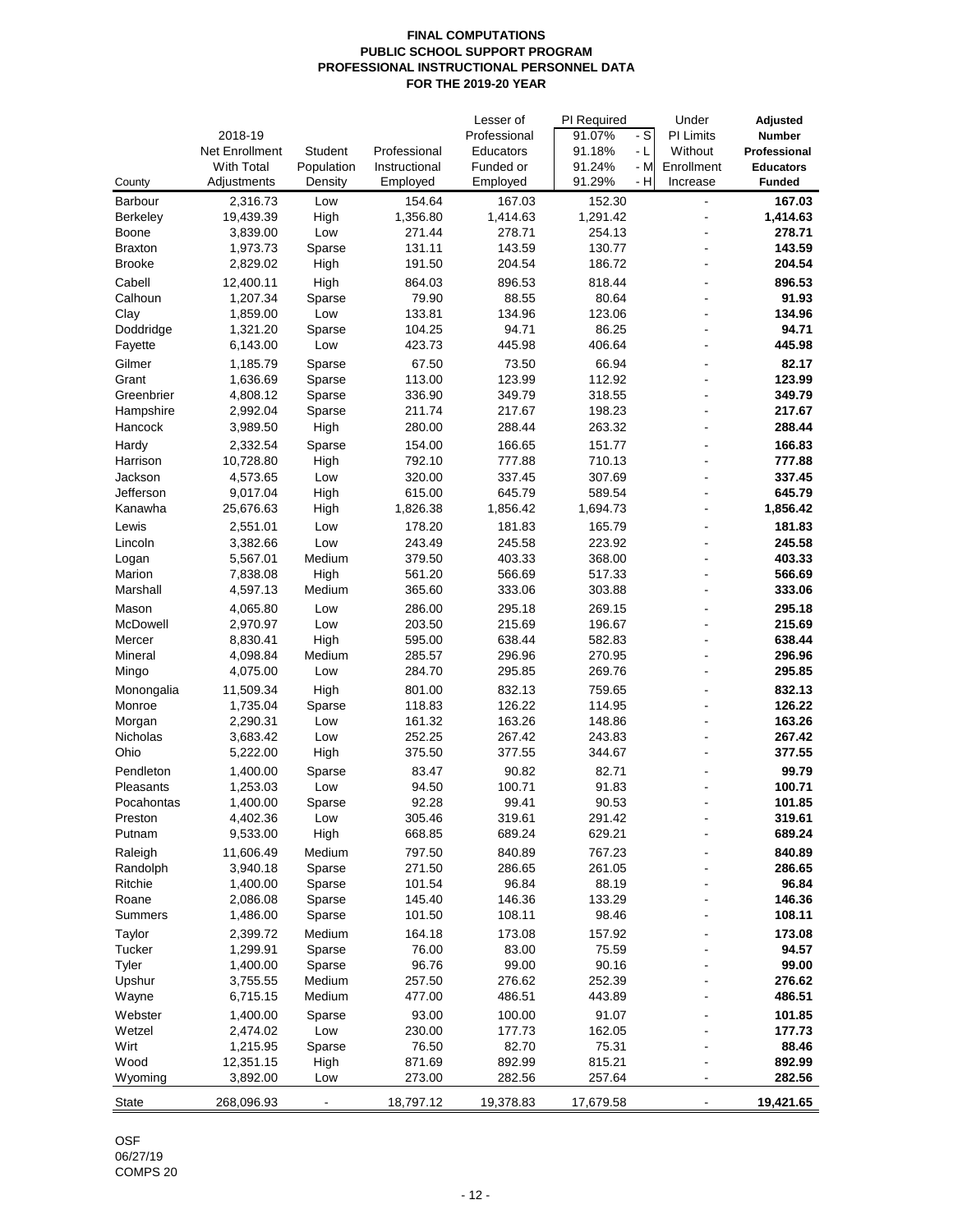### **FINAL COMPUTATIONS PUBLIC SCHOOL SUPPORT PROGRAM PROFESSIONAL STUDENT SUPPORT PERSONNEL DATA FOR THE 2019-20 YEAR**

| PE Allowed Per          |                          |                       |                          |                           |                       |                                    |                                 |  |  |  |
|-------------------------|--------------------------|-----------------------|--------------------------|---------------------------|-----------------------|------------------------------------|---------------------------------|--|--|--|
|                         | <b>Net Enr Limits</b>    |                       |                          |                           |                       |                                    |                                 |  |  |  |
|                         | 2018-19                  |                       | $5.00 - S$               | Proration<br>Multi-County | Number<br>Employed in |                                    |                                 |  |  |  |
|                         | <b>State Aid</b>         | <b>Student</b>        | $5.00 - L$               |                           |                       |                                    |                                 |  |  |  |
| County                  | Eligible SSP<br>Employed | Population<br>Density | $5.00 - M$<br>$5.00 - H$ | Vocational<br>Centers     | Excess of<br>Limits   | <b>Number SSP</b><br><b>Funded</b> | <b>Number SSP</b><br>Chargeable |  |  |  |
| <b>Barbour</b>          | 6.50                     | Low                   | 11.58                    | $\blacksquare$            | 5.08                  | 11.58                              | 11.58                           |  |  |  |
| <b>Berkeley</b>         | 71.00                    | High                  | 97.20                    | 0.21                      | 26.41                 | 97.41                              | 97.20                           |  |  |  |
| Boone                   | 12.00                    | Low                   | 19.20                    |                           | 7.20                  | 19.20                              | 19.20                           |  |  |  |
| <b>Braxton</b>          | 6.00                     | Sparse                | 9.87                     |                           | 3.87                  | 9.87                               | 9.87                            |  |  |  |
| <b>Brooke</b>           | 11.00                    | High                  | 14.15                    |                           | 3.15                  | 14.15                              | 14.15                           |  |  |  |
| Cabell                  | 42.50                    | High                  | 62.00                    |                           | 19.50                 | 62.00                              | 62.00                           |  |  |  |
| Calhoun                 | 3.00                     | Sparse                | 6.04                     |                           | 3.04                  | 6.04                               | 6.04                            |  |  |  |
| Clay                    | 5.49                     | Low                   | 9.30                     |                           | 3.81                  | 9.30                               | 9.30                            |  |  |  |
| Doddridge               | 6.00                     | Sparse                | 6.61                     | (0.04)                    | 0.57                  | 6.57                               | 6.61                            |  |  |  |
| Fayette                 | 21.00                    | Low                   | 30.72                    |                           | 9.72                  | 30.72                              | 30.72                           |  |  |  |
| Gilmer                  | 3.00                     | Sparse                | 5.93                     | $\blacksquare$            | 2.93                  | 5.93                               | 5.93                            |  |  |  |
| Grant                   | 4.00                     | Sparse                | 8.18                     |                           | 4.18                  | 8.18                               | 8.18                            |  |  |  |
| Greenbrier              | 21.00                    | Sparse                | 24.04                    |                           | 3.04                  | 24.04                              | 24.04                           |  |  |  |
| Hampshire               | 10.00                    | Sparse                | 14.96                    |                           | 4.96                  | 14.96                              | 14.96                           |  |  |  |
| Hancock                 | 10.00                    | High                  | 19.95                    |                           | 9.95                  | 19.95                              | 19.95                           |  |  |  |
| Hardy                   | 7.00                     | Sparse                | 11.66                    |                           | 4.66                  | 11.66                              | 11.66                           |  |  |  |
| Harrison                | 34.50                    | High                  | 53.64                    | 0.06                      | 19.20                 | 53.70                              | 53.64                           |  |  |  |
| Jackson                 | 20.00                    | Low                   | 22.87                    |                           | 2.87                  | 22.87                              | 22.87                           |  |  |  |
| Jefferson               | 37.00                    | High                  | 45.09                    | (0.14)                    | 7.95                  | 44.95                              | 45.09                           |  |  |  |
| Kanawha                 | 123.98                   | High                  | 128.38                   |                           | 4.40                  | 128.38                             | 128.38                          |  |  |  |
| Lewis                   | 10.00                    | Low                   | 12.76                    | $\overline{\phantom{a}}$  | 2.76                  | 12.76                              | 12.76                           |  |  |  |
| Lincoln                 | 11.50                    | Low                   | 16.91                    |                           | 5.41                  | 16.91                              | 16.91                           |  |  |  |
| Logan                   | 18.00                    | Medium                | 27.84                    |                           | 9.84                  | 27.84                              | 27.84                           |  |  |  |
| Marion                  | 26.50                    | High                  | 39.19                    |                           | 12.69                 | 39.19                              | 39.19                           |  |  |  |
| Marshall                | 25.50                    | Medium                | 22.99                    |                           | (2.51)                | 22.99                              | 22.99                           |  |  |  |
| Mason                   | 14.50                    | Low                   | 20.33                    |                           | 5.83                  | 20.33                              | 20.33                           |  |  |  |
| McDowell                | 13.00                    | Low                   | 14.85                    |                           | 1.85                  | 14.85                              | 14.85                           |  |  |  |
| Mercer                  | 31.00                    | High                  | 44.15                    |                           | 13.15                 | 44.15                              | 44.15                           |  |  |  |
| Mineral                 | 16.72                    | Medium                | 20.49                    |                           | 3.77                  | 20.49                              | 20.49                           |  |  |  |
| Mingo                   | 12.00                    | Low                   | 20.38                    |                           | 8.38                  | 20.38                              | 20.38                           |  |  |  |
| Monongalia              | 42.50                    | High                  | 57.55                    |                           | 15.05                 | 57.55                              | 57.55                           |  |  |  |
| Monroe                  | 7.00                     | Sparse                | 8.68                     |                           | 1.68                  | 8.68                               | 8.68                            |  |  |  |
| Morgan                  | 10.00                    | Low                   | 11.45                    | (0.07)                    | 1.38                  | 11.38                              | 11.45                           |  |  |  |
| Nicholas                | 10.00<br>18.00           | Low                   | 18.42<br>26.11           |                           | 8.42                  | 18.42<br>26.11                     | 18.42                           |  |  |  |
| Ohio                    |                          | High                  |                          |                           | 8.11                  |                                    | 26.11                           |  |  |  |
| Pendleton               | 3.60                     | Sparse                | 7.00                     |                           | 3.40                  | 7.00                               | 7.00                            |  |  |  |
| Pleasants<br>Pocahontas | 6.00<br>3.50             | Low                   | 6.27                     |                           | 0.27                  | 6.27                               | 6.27                            |  |  |  |
| Preston                 | 13.00                    | Sparse<br>Low         | 7.00<br>22.01            |                           | 3.50<br>9.01          | 7.00<br>22.01                      | 7.00<br>22.01                   |  |  |  |
| Putnam                  | 35.50                    | High                  | 47.67                    |                           | 12.17                 | 47.67                              | 47.67                           |  |  |  |
|                         | 45.50                    | Medium                | 58.03                    |                           | 12.53                 | 58.03                              | 58.03                           |  |  |  |
| Raleigh<br>Randolph     | 17.50                    | Sparse                | 19.70                    |                           | 2.20                  | 19.70                              | 19.70                           |  |  |  |
| Ritchie                 | 5.00                     | Sparse                | 7.00                     |                           | 2.00                  | 7.00                               | 7.00                            |  |  |  |
| Roane                   | 6.00                     | Sparse                | 10.43                    |                           | 4.43                  | 10.43                              | 10.43                           |  |  |  |
| <b>Summers</b>          | 6.50                     | Sparse                | 7.43                     |                           | 0.93                  | 7.43                               | 7.43                            |  |  |  |
| Taylor                  | 9.00                     | Medium                | 12.00                    | (0.02)                    | 2.98                  | 11.98                              | 12.00                           |  |  |  |
| <b>Tucker</b>           | 3.00                     | Sparse                | 6.50                     |                           | 3.50                  | 6.50                               | 6.50                            |  |  |  |
| Tyler                   | 6.00                     | Sparse                | 7.00                     |                           | 1.00                  | 7.00                               | 7.00                            |  |  |  |
| Upshur                  | 10.00                    | Medium                | 18.78                    |                           | 8.78                  | 18.78                              | 18.78                           |  |  |  |
| Wayne                   | 18.00                    | Medium                | 33.58                    |                           | 15.58                 | 33.58                              | 33.58                           |  |  |  |
| Webster                 | 5.30                     | Sparse                | 7.00                     |                           | 1.70                  | 7.00                               | 7.00                            |  |  |  |
| Wetzel                  | 14.00                    | Low                   | 12.37                    |                           | (1.63)                | 12.37                              | 12.37                           |  |  |  |
| Wirt                    | 4.00                     | Sparse                | 6.08                     |                           | 2.08                  | 6.08                               | 6.08                            |  |  |  |
| Wood                    | 51.38                    | High                  | 61.76                    |                           | 10.38                 | 61.76                              | 61.76                           |  |  |  |
| Wyoming                 | 12.00                    | Low                   | 19.46                    |                           | 7.46                  | 19.46                              | 19.46                           |  |  |  |
| <b>State</b>            | 995.97                   |                       | 1,340.54                 |                           | 344.57                | 1,340.54                           | 1,340.54                        |  |  |  |
|                         |                          |                       |                          |                           |                       |                                    |                                 |  |  |  |